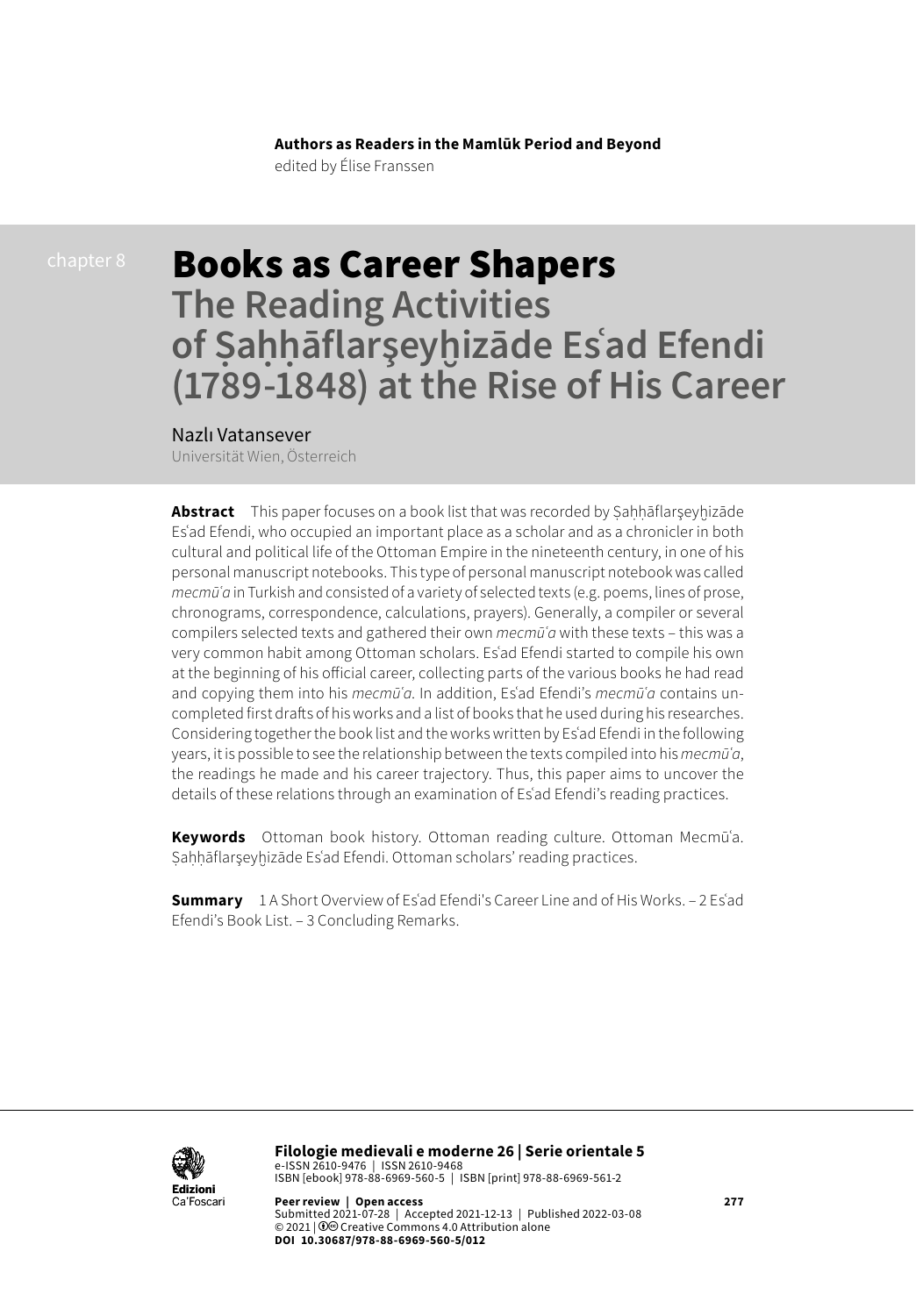## 1 A Short Overview of Esʿad Efendi's Career Line and of His Works

Esʿad Efendi was an exceptional personality who made considerable, various and lifelong contributions to the fields of culture, politics and education in his numerous roles as a poet, author, translator, literary critic, book collector, owner of a public library, court-historiographer, director of the Imperial Publishing House, education minister, and the first Ottoman ambassador to Iran.<sup>1</sup> Moreover, he had a unique title in the whole of Ottoman history: *Ṣaḥḥāflarşeyḫizāde* (son of the shaykh of booksellers),<sup>2</sup> which sums up his métier and his relationship with books, reading and writing. Esʿad Efendi was born on December 6, 1789 in Istanbul in the district of Hagia Sophia.<sup>3</sup> His family was originally from Malatya, as he repeatedly mentioned in his *mecmūʿa*s, and had the title of *seyyid*, 4 which are known to have had an important place in the Ottoman bureaucratic hierarchy; *seyyid*s were educated as scholars and respected by state officials, which certainly helped Es'ad Efendi's career journey.<sup>5</sup>

In 1738, Esʿad Efendi's grandfather and father came to Istanbul, and after that, they brought the rest of the family from Malatya to Istanbul.<sup>6</sup> Esʿad Efendi's father, Aḥmed Efendi, started his education in the *madrasa* of Hagia Sophia as soon as he came to Istanbul but did not become a *müderris*<sup>7</sup> immediately after his *madrasa* education; he had

This article is entirely based on my dissertation research that I am about to complete. I would like to thank Élise Franssen for giving me the opportunity to publish my research; my Supervisor Gisela Prochazka-Eisl who never left my questions unanswered; Ali Emre Özyıldırım who read my article and drew my attention to important points; and Sıla Okur for his help in the writing process of this article.

<sup>1</sup> Abu-Manneh, s.v. "Mehmed Esʿad, Sahaflar Şeyhizade".

<sup>2</sup> *Sahaflarseyhi*: the person responsible for the second-hand bookseller's activities in the Ottoman Empire, and the head of the second-hand bookshop guild. See Erünsal 2013.

<sup>3</sup> This information was first given by Joseph von Hammer-Purgstall, who wrote the biography of Esʿad Efendi while Esʿad Efendi was still alive. This biography contains information about his life and career that Esʿad Efendi himself had written to Hammer in a letter. See Hammer-Purgstall 1938, 463.

<sup>4</sup> A term that refers to the descendants of the Prophet Muḥammad.

<sup>5</sup> As a matter of fact, Esʿad Efendi served as *Nāḳibüʾl-eşrāf* in the later years of his career. *Nāḳibüʾl-eşrāf* was the title given to the officials who dealt with the descendants of the Prophet Muhammad in the Ottoman Empire. This duty was institutionalised in the Ottoman Empire around 1494 and over time, it gained an important place in the Ottoman hierarchy. *Nāḳibüʾl-eşrāf*s took part in the ceremonies near the *şayḫ al-islām*, in the first line. See Buzpınar 2006.

<sup>6</sup> Süleymaniye Manuscript Library (SK) Esʿad Efendi Collection MS 3847, on a paper between 17a-18b.

<sup>7</sup> *Müderris*: high-ranking lecturer in higher education institutions (*madrasa*) in the Ottoman Empire, where Islamic law and various other sciences were taught, especial-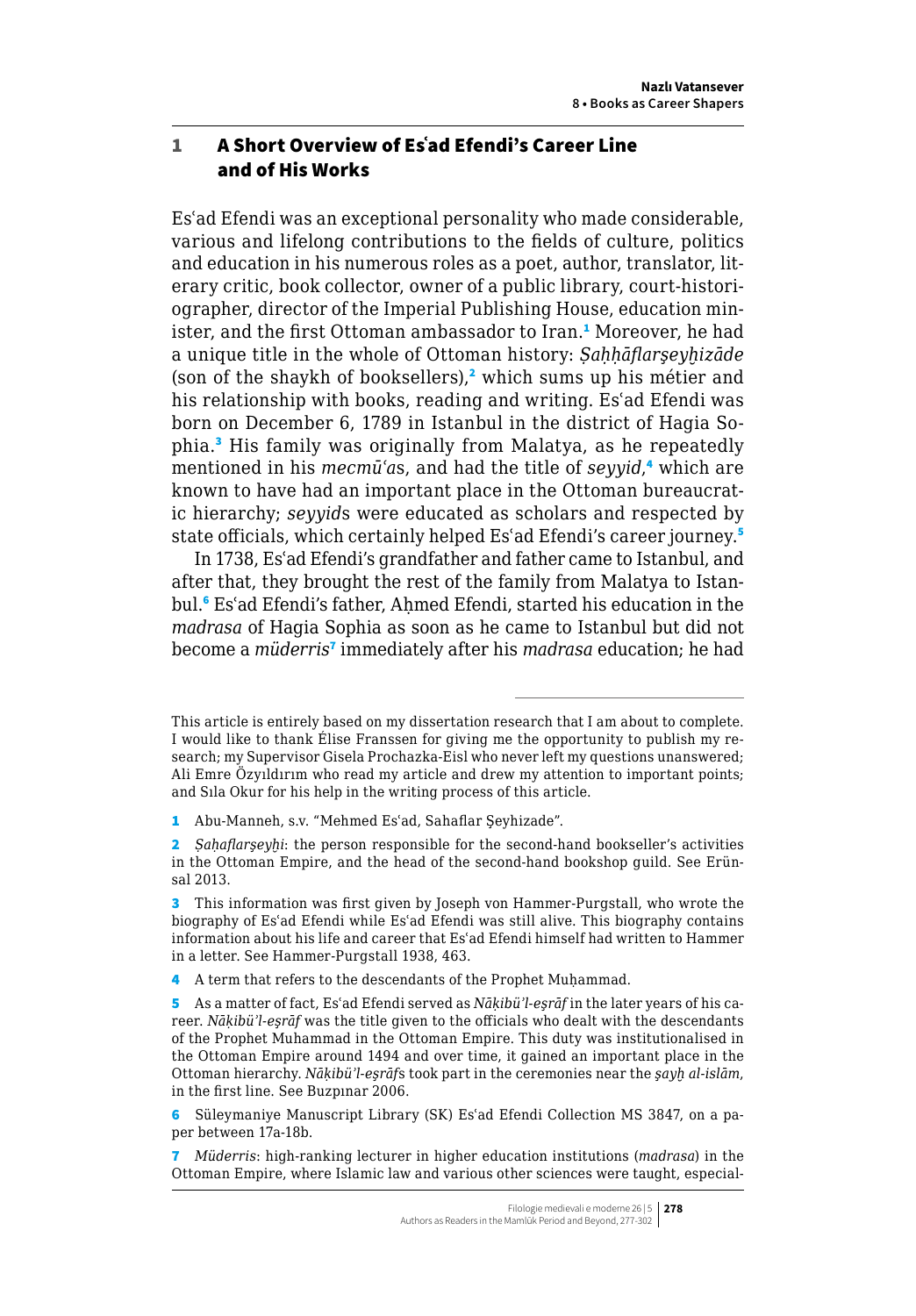begun his career by selling books around Hagia Sophia when he was a *madrasa* student, and it seems that he continued with this after finishing school.<sup>8</sup> During this time he gained the official title: *Ṣaḥḥāflarşeyḫi*. In 1769, after Aḥmed Efendi had passed the *ru'ūs* exam,<sup>9</sup> he became a *müderris* and worked at the different levels of *madrasa* ranks such as *ṣaḥn-ı s̱emān*, *ibtidāʾ-i altmışlı* and *mūṣile-i Süleymāniyye*10 in different *madrasa*s. After his duties as a *müderris*, he was then appointed as judge in Jerusalem, Egypt and Mecca, which were important Ottoman provinces, indicating his success in his job. At the age of 74, Ahmed Efendi died on the way to Medina, when his boat sank in the Red Sea.<sup>11</sup>

Esʿad Efendi had been with his father during his tenure in Jerusalem and Egypt, so not only did he have the opportunity to receive a good education, but he also learned about bureaucracy and government work from his father. Esʿad Efendi survived the accident, returned to Istanbul and continued his education with Hodja Emīn Efendi for a long time. Sources containing information about Esʿad Efendi's life indicate that he was patronised by Ḥālet Efendi (d. 1822),<sup>12</sup> who had helped secure Es'ad's first appointment as a *müderris* with the rank of *ibtidā*<sup>2</sup>-*i hāric* in May of 1808, as was claimed.<sup>13</sup>

Before holding high-level positions, like court-historiographer, director of the Imperial Publishing House, journalist and minister of education, Esʿad Efendi started his career as a *müderris* in 1808.14 After that, because he had trouble supporting his family, Esʿad Efendi decided to switch from *müderris* to a judge's regency; he was hence assigned in Kütahya (a city in Western Anatolia) as regent of judge in 1821 and, in 1822, he was sent to Birgi (a town in Western Anatolia) with the same title, staying there until 1824. From then on, Es'ad Efendi's career was on the rise, and this rise lasted until his death in 1848.<sup>15</sup> In 1825, he returned to Istanbul as the clerk of the Istanbul Court and, in 1827, he was appointed as a chronicler (*vaḳʿa-nüvīs*) and remained at this post for the rest of his life.

ly graduating students as high-ranking judges and scholars.

8 Yılmazer 2000, XXXVIII.

- 13 Bond 2004, 217.
- 14 Yılmazer 2000, XXXIX-XL.
- 15 Yılmazer 2000, XXXIX-XL.

<sup>9</sup> The test that must be passed in order to get acquittal and the title *müderris* after completing the education of the *madrasa* and the seven-year period of employment.

<sup>10</sup> *Ṣaḥn-ı s̱emān, ibtidāʾ-i altmışlı* and *mūṣile-i Süleymāniyye*: all names of ranks for *madrasa*s in the Ottoman education system, which were determined by prestige and curriculum. See İpşirli 2003.

<sup>11</sup> Aktı 2019, 7-12.

<sup>12</sup> Ḥālet Efendi is one of the most famous grand vizier of Sultan Mahmud II. See Kuran, s.v. "Ḥālet Efendi".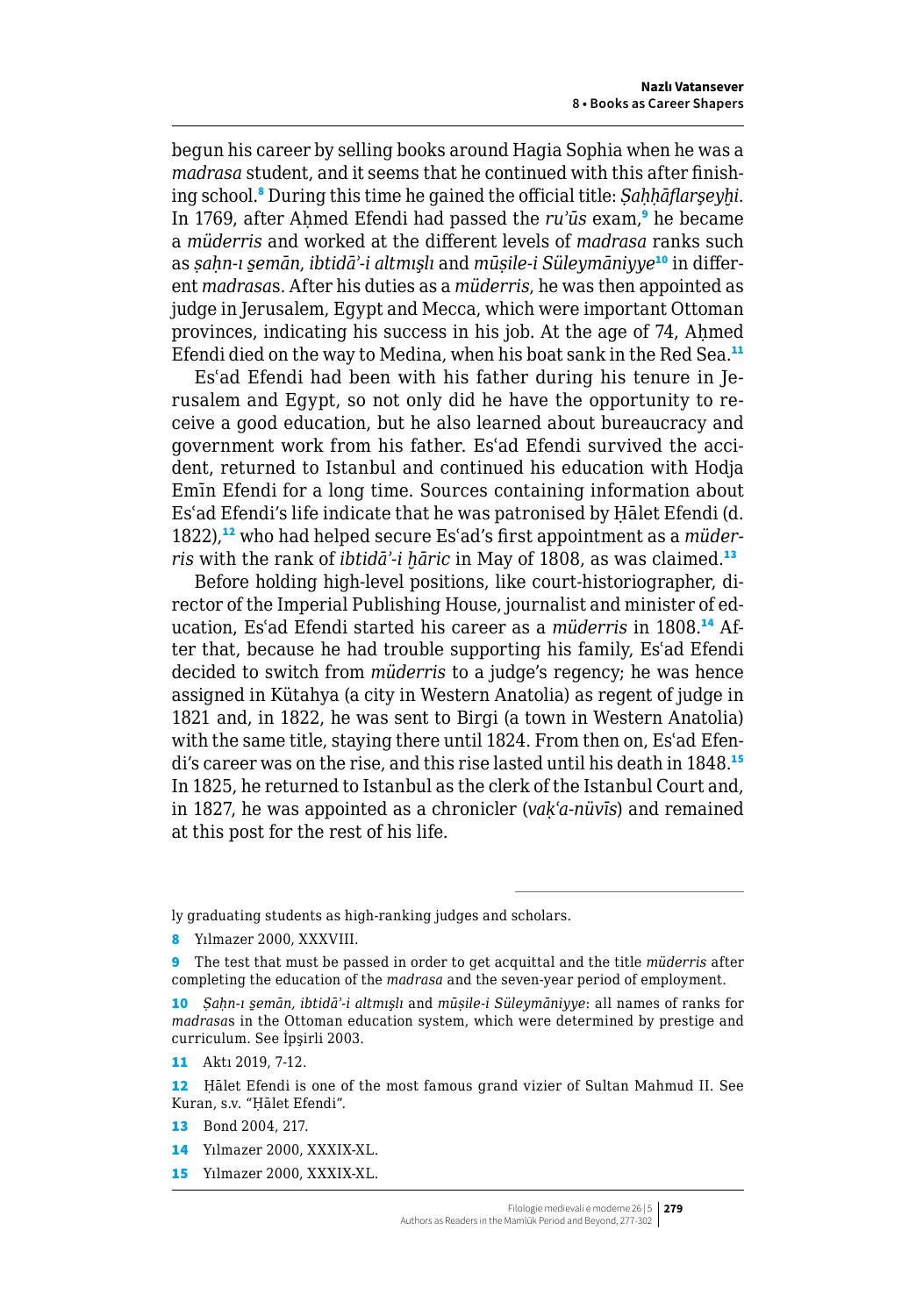The most striking point is that Esʿad Efendi was the person brought to the head of the new practices of the Empire, as well as very high positions such as the judge of Istanbul (*Istanbul ḳāḍısı*),<sup>16</sup> the *Nāḳibüʾl-eşrāf*<sup>17</sup> and the chief military judge of Rumelia (*Rumeli kāż'askeri*).<sup>18</sup> He was appointed in the census held for the first time in the Empire in 1831 and was appointed as the director of the Imperial Printing House (*Ṭabʿḫāne-i Āmire*) and the chief editor of the first official newspaper (*Taḳvīm-i Vekāyī*) in 1831 as well;<sup>19</sup> the first Ottoman Ambassador to Iran in 1833;<sup>20</sup> a member of the Quarantine Council in 1838;<sup>21</sup> a member of the Supreme Council of Judicial Ordinances (*Meclīs-i Aḥḳām-ı Dāḫiliyye*) in 1839; and Minister of Education in 1846 – the first Minister of Education in the Ottoman Empire and Turkey's history. Finally, just before his death, he was brought to the Presidency of the General Assembly of Education (*Meclīs-i Maʿārif-i 'Umūmiyye*), in 1848. Although Esʿad Efendi aspired throughout his life to become *sayh al-islām*<sup>22</sup> as the peak of his career, he never achieved this goal; Esʿad Efendi died on January 11, 1848 in his mansion on the Bosporus in Kanlıca in Istanbul. He was buried in the garden of his library, which he had ordered built in 1845 in the Yerebatan district of Istanbul,<sup>23</sup> following a funeral in the Sultan Ahmed Mosque where almost all of the scholars in Istanbul, state officials and the *sayh al-islām* were present.<sup>24</sup>

24 Ed. Rifat Efendi 1998, 122-3.

<sup>16</sup> Es'ad Efendi was appointed as the judge of Istanbul with a document dated 29 December 1834, see: BOA-HAT, 464-22741. (BOA is the abbreviation of the Office of the Prime Minister's Ottoman Archives).

<sup>17</sup> *Nāḳibüʾl-eşrāf*: chief of the prophet's descendants. See fn. 6.

<sup>18</sup> Es'ad Efendi was appointed judge of Rumelia with the document: BOA-HAT, 695-33538.

<sup>19</sup> He stayed in this position until 1837. His appointment, like many other appointments of his, also appeared in the international press. For some coverage, see: *Münchener politische Zeitung* on Sunday 18 September 1831; *Nürnberger Friedens und Kriegs-Kurier* on Monday 19 September 1831; *Bayreuter Zeitung* on Friday 2 September 1831; *Der Österreichische Beobachter* on Wednesday 14 September 1831; *Regensburger Zeitung* on Monday 19 September 1831; *La voce verità* on Tuesday 27 September 1831; *Giornale Italiano* on Thursday 29 September 1831.

<sup>20</sup> See BOA, A.DVNSNMH. 11-43; 44-12; dated: 10.03.1837. For documents on Esʿad Efendi's mission as the embassy in Iran, see BOA-HAT, 835 - 37155, 37677, 37681; BOA-C.HR., 16-773; BOA-HAT, 804-37134, 37137; BOA-HAT, 637-31421; BOA-HAT, 805-37155; BOA-HAT, 785-36658;

<sup>21</sup> BOA-HAT, 523-2555.

<sup>22</sup> *Şayḫ al-islām*, the highest authority of the Islamic law and the top of the scholar ranks.

<sup>23</sup> Es'ad Efendi is one of the most distinguished figures in the history of Ottoman books and book collectors, whose personal library still provides resources to numerous academic studies. His personal library, which lives up to his name Ṣaḥḥāflarşeyḫizāde (son of the shaykh of the booksellers) distinguishes him both as a collector and a reader. Esʿad Efendi established his library near his mansion in Istanbul in the Yerebatan neighbourhood and donated nearly 4,000 books collected throughout his life to this library. Çavdar in *TDVIA*.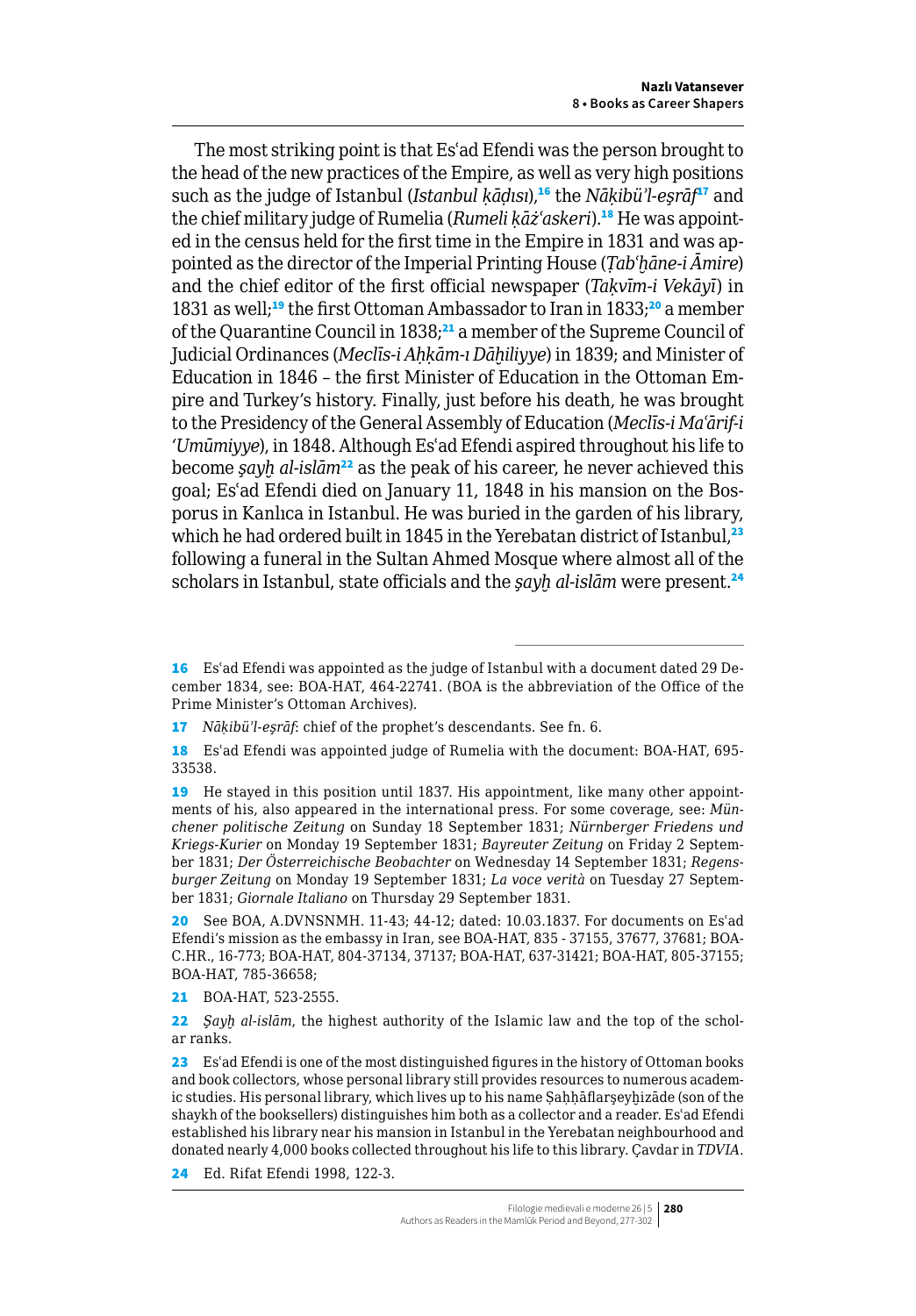During his life-time Esʿad Efendi produced many works in across diverse fields. Sometimes the disciplines he worked on were very different from each other in terms of content, although the topics he worked on share several characteristics. It is possible to categorise Esʿad Efendi's original works under the three general headings: historical, literary and religious works. In addition to these categories, Esʿad Efendi translated works as well. Undoubtedly, the most important of his works in the field of history is his chronicle, generally known as *Tārīḫ-i Esʿad*, detailing in two volumes the events between October 1821 and July 1826.<sup>25</sup> One of the most important indicators of Esʿad Efendi's support for the Sultan's reforms is undoubtedly his work *Üss-i Ẓafer* ('The Bases of Victory', published in 1828 by the Imperial Publishing House in Istanbul), which explains the reasons for the abolition of the Janissaries and how this decision was based on verses of the Qurʾān, *ḥadīṯ*s and quotations from various Islamic textual sources.<sup>26</sup> Like most Ottoman bureaucrats, scholars and intellectuals, Esʿad Efendi was deeply interested in literature and he compiled a *Dīvān* of his poems and a *Teẕkire* named *Bāġçe-i ṣafāendūz*, which is an addendum (*ẕeyl*) to the *Teẕkire of Sālim*. <sup>27</sup> Aside from his works in these two genres of typical classical Ottoman literature, the most original works of Esʿad Efendi in the field of literature are *Şāhidüʾl-Müverriḫīn* (The Testimony of the Chronogramers) and *Sürūrī Mecmūʿası* (The Miscellany of Sürūrī).<sup>28</sup> The *Sürūrī Mecmūʿası* came into being as a collective effort and hence is not a work belonging to Esʿad Efendi alone. The poet Sürūrī (d. 1814) only collected chronograms for his *mecmūʿa* and, after his death, the manuscript was passed on to his student Keçecizāde ʿİzzet Mollā (d. 1829), and later, following Keçecizāde's death, to Esʿad Efendi; all three of them added chronograms, and so the *mecmūʿa* was completed as a collective effort. At the same time, Esʿad Efendi penned his work *Şāhidüʾl-Müverriḫīn* with the inspiration given to him by Sürūrī's *mecmūʿa*. Esʿad Efendi explains, in the *Şāhidüʾl-Müverriḫīn*, the features and types of the art of the genre of chronogram, evaluates and discusses various verses in each section of the work and recommends the most appropriate chronogram for each genre of chronogram. Moreover, he uses these explanations and evaluations to elaborate on the orthography rules in Ottoman-Turkish. With these practices, it seems that

<sup>25</sup> An addition (*zeyl*) to his chronicle was written by the clerk of the ministry of interior (*dāḫiliyye nāẓırı*), ʿAbdürrezzāk Bāhir Efendi (d. 1860), in one of the copies of Esʿad Efendi's chronicles. See Millet Library in Istanbul, History (Tarih) Collection, MS 50.

<sup>26</sup> Heinzelmann 2000.

<sup>27</sup> Sālim (d. 1743) was an Ottoman poet and calligrapher. He wrote a bibliographical work called *Teẕkire-i Sālim* that includes the biographies of the poets who lived between 1688-1722.

<sup>28</sup> Vatansever 2014, 8-9.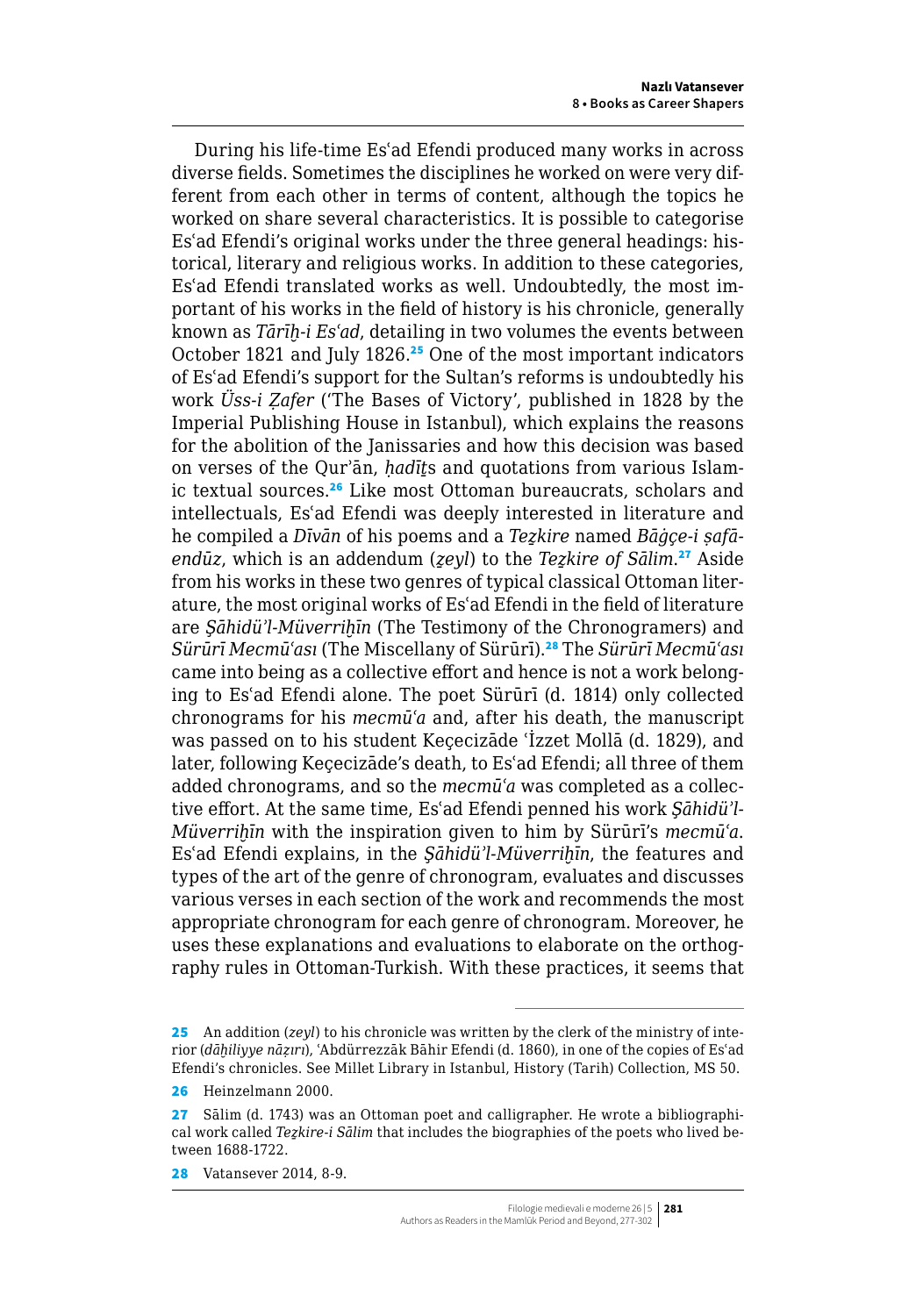Esʿad Efendi was the first in the entire history of Ottoman literature to write a theory of a literary genre and express his own views as a poet, thereby acting as a literary critic.<sup>29</sup>

He also wrote many treatises on different topics of religion. Esʿad Efendi engaged with these issues within the boundaries of the Sunni branch of Islam, which was the doctrine of the state and of the majority of the Ottoman population, and never stepped outside these boundaries. In addition, translations occupy a large part of Esʿad Efendi's scholarly activities as he worked on translation and on its theory; his best-known translation is the *Mustaṭraf,* the translation of Muḥammed b. Aḥmed Ibşihī's (d. 1446) *El-Mustaṭraf min külli fennin mustazraf* (A Quest for Attainment in Each Fine Art)<sup>30</sup> which earned Esʿad Efendi the title '*Mustaṭraf*'s Translator'. In addition to some of the works mentioned above, Esʿad Efendi has compiled so many *mecmūʿa*s that it is currently impossible to determine their number. He also wrote treatises on various subjects that appear to be lost. Their titles are mentioned in his *mecmūʿa*s but the actual manuscripts cannot be located in his own or other's libraries.<sup>31</sup>

## 2 Esʿad Efendi's Book List

When Esʿad Efendi was appointed the regent of judge in Kütahya, he made a list of the titles of the books he took with him from Istanbul to Kütahya, added those he later bought in Kütahya, and recorded this list in his *mecmūʿa*. 32

The *mecmūʿa* (ms 3847), which includes the book list discussed in this paper, is found within Esʿad Efendi's own collection in the Istanbul Süleymaniye Manuscript Library. The *mecmūʿa* has mixed content, with no special/systematic inner organisation, and is a 161-leaf,

<sup>29</sup> Of course, it has to be noted that the literary critics in the biographical dictionaries (*teẕkire*s) of the poets and art of poetry are not ignored. However, *teẕkire*s are generally biographical works and focus on the lives of poets and their poetic aspects rather than a particular literary genre.

<sup>30</sup> Marzolph 2013, 35; Vadet 1979; Marzolph 1992, 60.

<sup>31</sup> Yılmazer 2000, LXXXI-II.

<sup>32</sup> *Mecmūʿa*s stand in the world of Ottoman manuscripts as a very special and complicated genre. One of the main reasons of this speciality and complication is that, as mentioned above, *mecmūʿa*s consisted of a variety of selected texts. Occasionally, some were produced systematically and professionally for one discernible purpose like anthologies. On the obverse of this systematic production, some *mecmūʿa*s are characterised by dissimilarity, multiplicity and assortment of texts. These are mixed-content *mecmūʿa*s that compilers have made for their own use, and do not have consistency of subject or genre throughout. These are often called 'personal *mecmūʿa*s' to emphasise the compiler's motives for selection and intended use. Esʿad Efendi compiled a personal *mecmūʿa* while he was in Kütahya and Birgi. He copied his original texts, as well as various texts from the books he read, into this manuscript.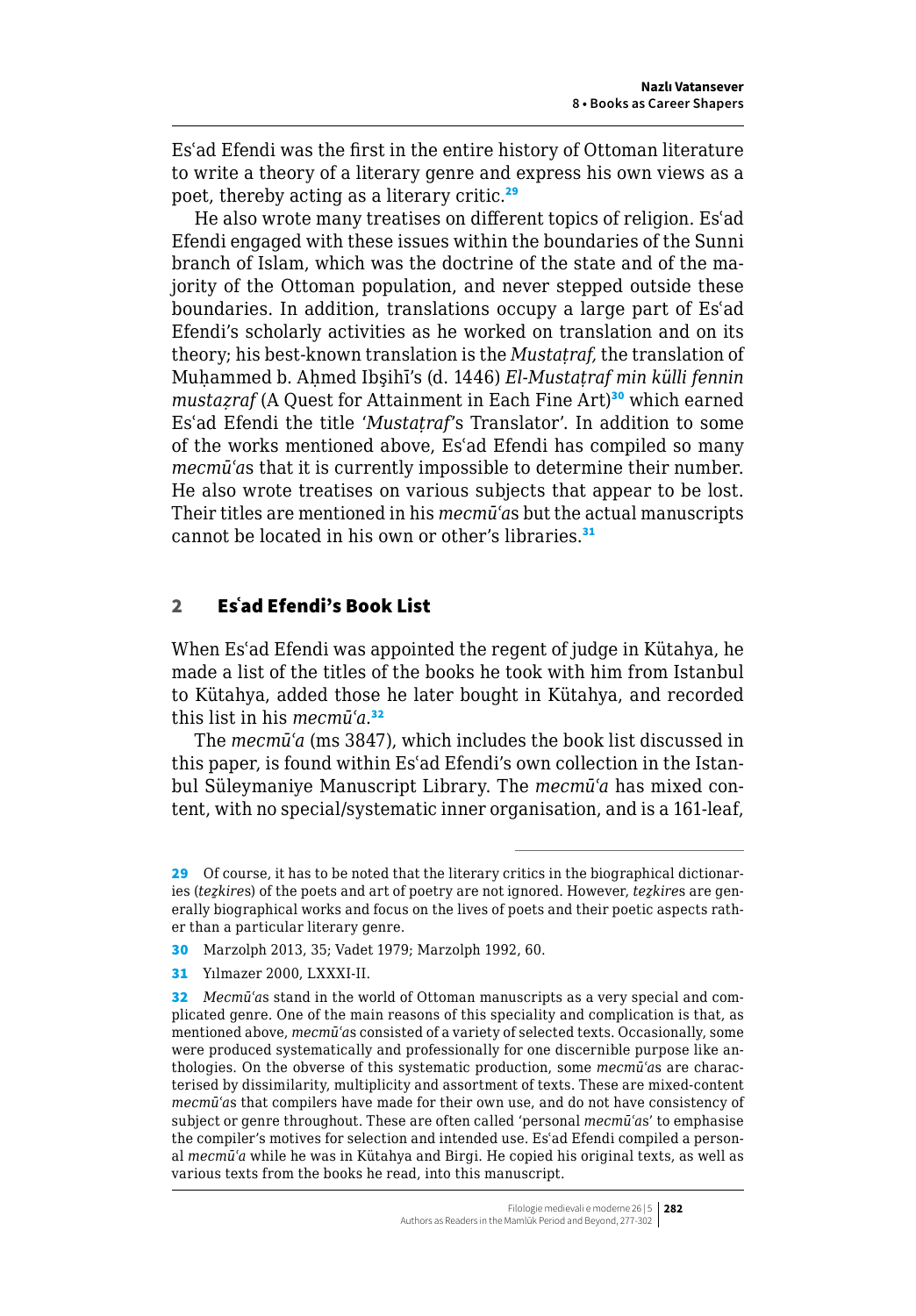large-size manuscript  $(193 \times 123 \text{ mm})$ . There is no particular layout, nor frame, and the MS is generally written in black ink. The texts in the manuscript, which were written in Turkish, Arabic and Persian, depending on the source-text read, sometimes have a heading, especially if they were copied from other books. There is not any note-taking discipline readily apparent. For instance, there are many folios that have different directions of writing on a same page. Moreover, it is possible to see many entries on a single page, while sometimes only one couplet is the sole content of the folio. Following the marginal notes is also difficult: for instance, notes on different pages are connected to each other by lines. Pages were not numbered by Esʿad Efendi himself. Although correspondences were specifically dated by Esʿad Efendi, the other texts have no dates. Esʿad Efendi used to write "Hüveʾl-Muʿīn" (He-God-is the Helper) at the beginning of the texts he created himself. This habit is seen frequently, in this *mecmūʿa* and in the other *mecmūʿa*s he compiled in later years. The content of *mecmūʿa*s can be categorised as follows.

**Copies of official correspondence**: in his *mecmūʿa*s, Esʿad Efendi made copies of letters he wrote to other bureaucrats, as well as copies of letters sent to him by others. Although mostly official in content, some letters contain biographical information about Esʿad Efendi.

**Excerpts from various books**: Esʿad Efendi noted the references of most of the excerpts he included in his *mecmūʿa*s. This provides an opportunity to learn about the books he has read and to profile him as a reader, and it illustrates the relationship between the works he wrote and those he read.

**Essays**: the *mecmūʿa*s contain a number of essays written by Esʿad Efendi on the topics of Turkish spelling and punctuation, language reforms and poetic prose. These essays will serve as the primary source for describing his personality as an intellectual.

**Poem quotations and notes**: these contain verses written by other poets as well as the chronograms composed for his new appointments. They also contain annotations and dates Esʿad Efendi wrote regarding the works of other poets.

**Drafts**: Esʿad Efendi's *mecmūʿa*s contain the drafts of some of his works that have since then been published in final form. The drafts provide a glimpse into the way the work was created, and reveal the methods Esʿad Efendi used in his work.

**Biographies of other authors**: as a writer of a bibliographical anthology, Esʿad Efendi was keenly interested in biographical information.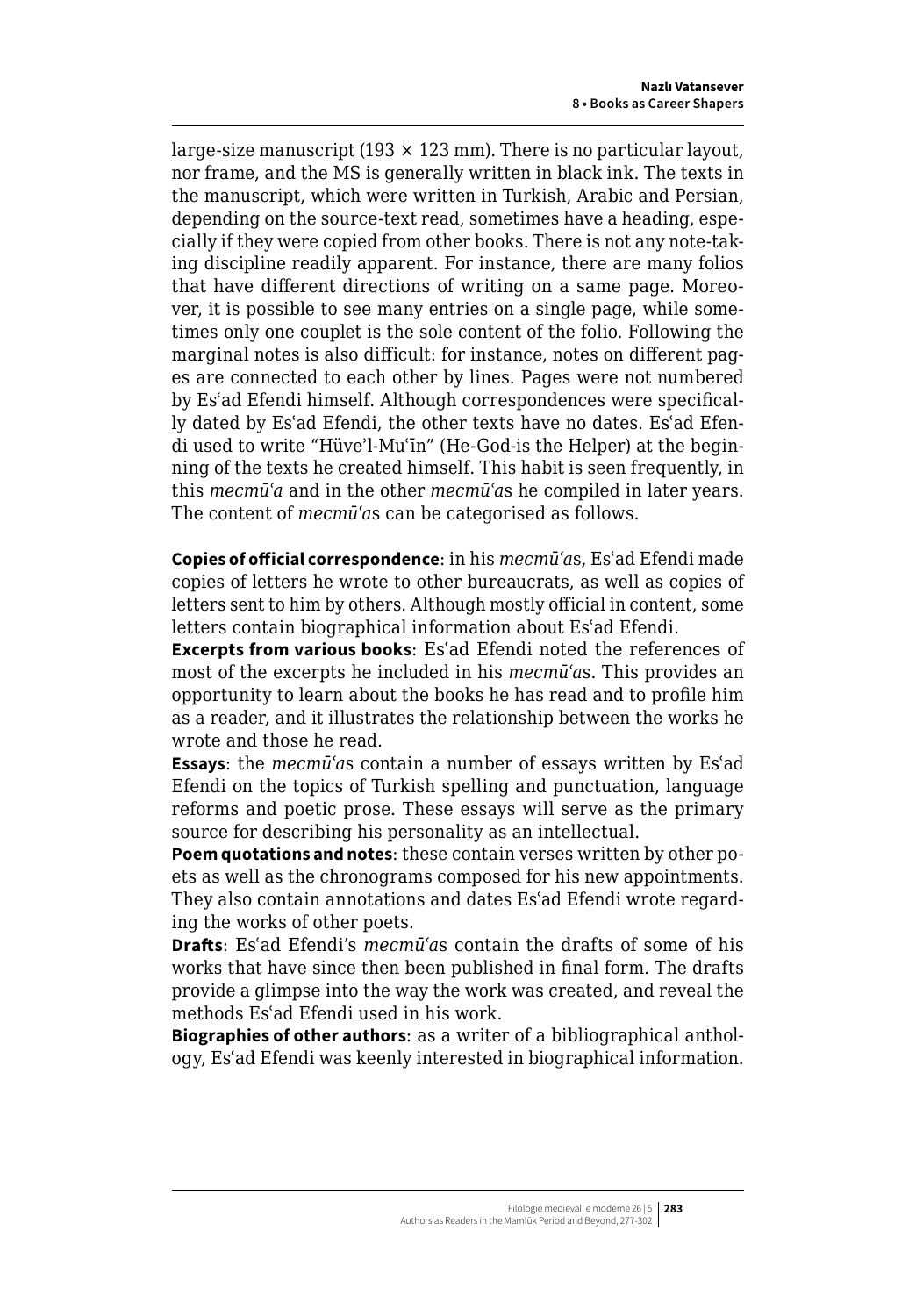In addition to the general categories cited above, his *mecmūʿa*s contain selections from Qurʾānic verses and *ḥadīṯ*s, drug recipes, date calculations and his financial sheets.

The book list is found on ff. 140b-142a in the *mecmūʿa*. Esʿad Efendi's list starts with the heading "It is the books I have brought from Istanbul to Kütahya which are mentioned [here]"<sup>33</sup> and contains 169 titles. The second part of the list, entitled "Books Acquired in Kütahya",<sup>34</sup> consists of 29 volumes. As it can be inferred from these titles, Esʿad Efendi had made meticulous records in his *mecmūʿa* of the volumes he took to Kütahya when he was posted there for an assignment, and of the books he purchased there. With respect to the properties of Esʿad Efendi's list, although he has sometimes listed books on *fiqh* and *fatwā* or history and literature together, no further effort at classification can be observed, and, predictably, abridged titles of books have been used, especially for Arabic volumes, rather than their full titles.<sup>35</sup> Nevertheless, he has taken note of the names of the authors of the books, and sometimes of the copyists or calligraphers as well. In the case of *mecmūʿa*s or booklets including a known author or copyist, these names have been given; however, some *mecmūʿa*s are described by their content or appearance.<sup>36</sup>

In this list, which runs for about one and a half folio, the titles of the books are written side by side and there are usually five of them in a row. The information contained in Esʿad Efendi's detailed lists would have helped him keep track of his inventory and prevented loss during his subsequent moves. It is Esʿad Efendi's care for his books and his efforts to record them that have enabled his extensive collection to survive to the present day. $37$  Nevertheless, as explained

<sup>33</sup> The original Turkish title in Esʿad Efendi's *mecmūʿa* is: *Āsitāneden Kütahyaʾya götürdügüm kütübdür ki ẕikr olunur*.

<sup>34</sup> The original Turkish title in Esʿad Efendi's *mecmūʿa* is: *Kütahyaʾdan tedārik olunan kütüb*.

<sup>35</sup> For example, instead of *Ravżatüʾl-Aḥbāb fī Siyeriʾn-Nebī ve-l-Āl ve-l-Aṣḥāb*, he writes *Ravżatüʾl-Aḥbāb* for short.

<sup>36</sup> Such as *Mecmūʿa-i Eşʿār*, *Mecmūʿa ez-Fıḳh*, *Mecmūʿa -i Tūlānī* or *Sıġır Dili Mecmūʿa ez-Fıḳh*. These examples and similarly-described *mecmūʿa*s probably have unknown compilers, otherwise Esʿad Efendi, whose attention to citing the names of authors, copyists or calligraphers is notable, would have noted them down as he has done in other *mecmūʿa*s.

<sup>37</sup> Today, the Es'ad Efendi book collection in the Süleymaniye Manuscript Library still contains one or more copies of many volumes recorded in this list. It is not possible to know whether Esʿad Efendi took any of these volumes with him, and if he did, which ones. Although the online catalogue has been checked for each book, only the catalogue numbers assigned to them in the Süleymaniye Manuscript Library are provided here as needed; however, this does not mean that the corresponding volume has been taken to Kütahya or acquired there.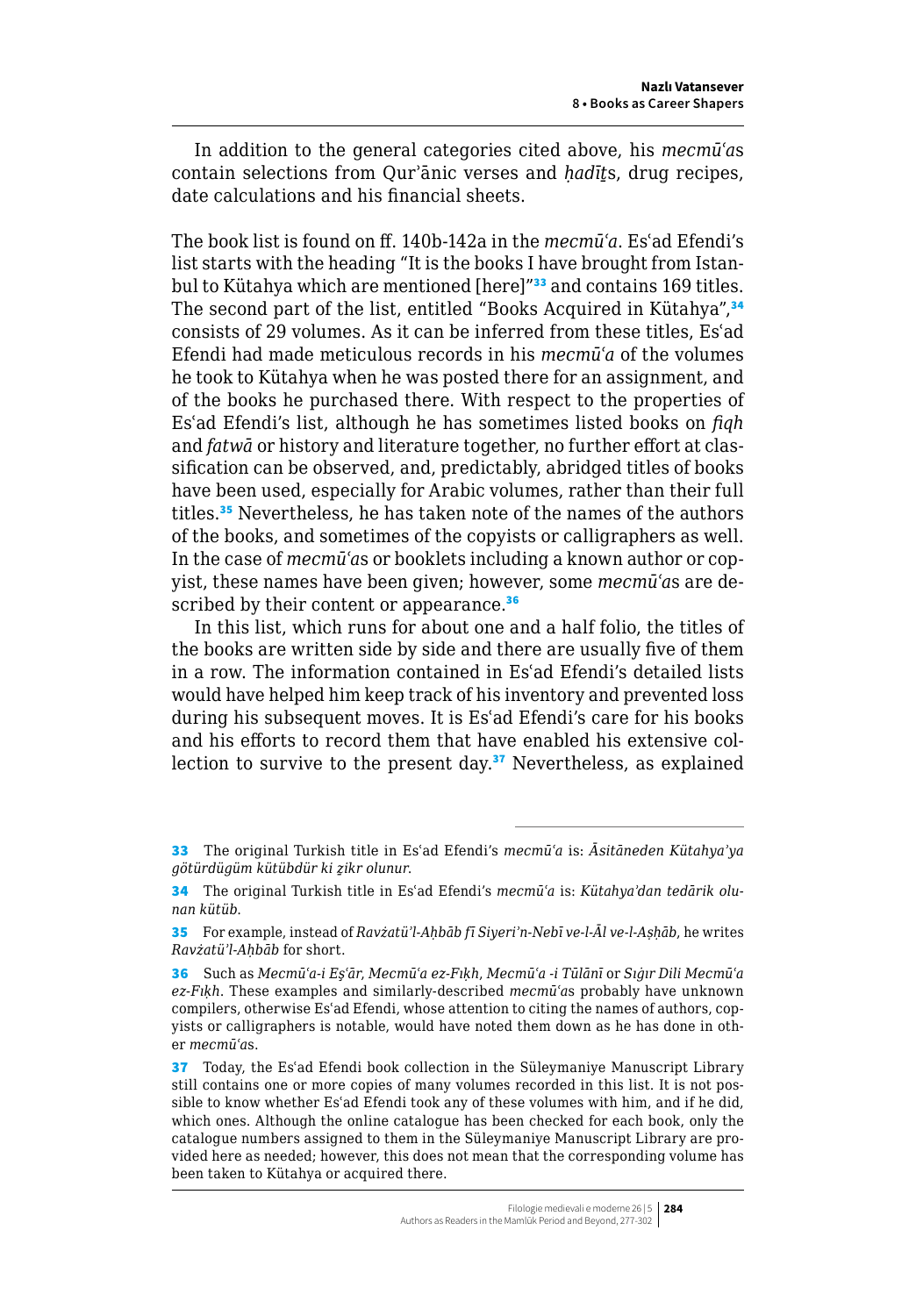above, while Esʿad Efendi has not explicitly classified the books on his list, he has made a systematic recording of them and added details like appearance, price and the persons the books were sold or lent to. The notes Esʿad Efendi has written next to some of the book entries shows that he did not collect books solely out of personal preferences as a reader or as requirements for his government job, but that he was also engaged in book circulation and trade. In addition, some books were marked with the letter *mīm* written in red ink and Esʿad Efendi explains the *mīm* as follows: "The ones marked in red were trusted to Allah's care and shipped to Istanbul in the custody of my wife. May Allah protect, 1821-22".<sup>38</sup> As the note explains, Esʿad Efendi sent some 90 of the volumes he either brought from Istanbul or acquired in Kütahya with his wife, who left Kütahya before he did. He made a mark next to the volumes he sent to ensure that they all arrived safe and sound.

His first list begins with the entries *Qurʾān* and *Tafsir al-Beyżāvī*, and continues with Münāvī's (d. 1467) annotation of *Cāmiʿüʾṣ-Ṣaġīr*  (two volumes). Esʿad Efendi has recorded three *Qurʾān*s in his list, two of which he took to Kütahya, and one he acquired there. One of the volumes is recorded as "Holy Qurʾān written on 60 folios". Together with the *Qurʾān* copies, there are four *tafsīr*s (al-Suyūṭī's *tafsīr Itḳān fī ʿulūm al-Ḳurʾān*, *Tafsir al-Beyżāvī, Risāletüʾt-tenzihāt* by Saçaklızāde, al-Rāġib al-Iṣfahānī's *Durrat al-taʾwīl fī mutašābih altanzīl*), all of which Esʿad Efendi had brought from Istanbul and not acquired in Kütahya.

The complete Esʿad Efendi's Library collection has an extensive Qurʾānic exegesis selection counting 222 volumes, some of which are primary sources in interpretation, and others secondary sources, written across the Ottoman territory. Besides the obvious purposes of reading the *Qurʾān* for worship and Qurʾānic interpretations for better understanding of the *Qurʾān*, these books had a special importance for Esʿad Efendi. As Esʿad Efendi was assigned to Kütahya as a regent, he would be responsible for adjudicating cases related to the study of *fiqh* based on the *Qurʾān*. <sup>39</sup> Therefore, he also needed interpretations to do his job properly.

Of course, regents made extensive use of legal resources as well. This is why, in addition to books on *fiqh* and Islamic inheritance, there were almost 100 volumes on calculation, *ḥadīṯ* and theology, which were also resources to support the study of *fiqh*. This wealth of knowledge on Islamic studies, comprising almost half of the books on the list, suggests that Esʿad Efendi took nearly the entire Ottoman

38 *Mecmūʿ ṣurḥ ile işāret olunan kitāblar müteveḳḳilen ʿaleʾl-Allāhi teʿālā ḥarem yeddiyle Āsitāneʾye irsāl olundu. Allahümme sellemnā fi ġurre-i Rebīʿüʾl-āḫir 1237*.

39 For a definition of regency, see: İpşirli in *TDVIA*.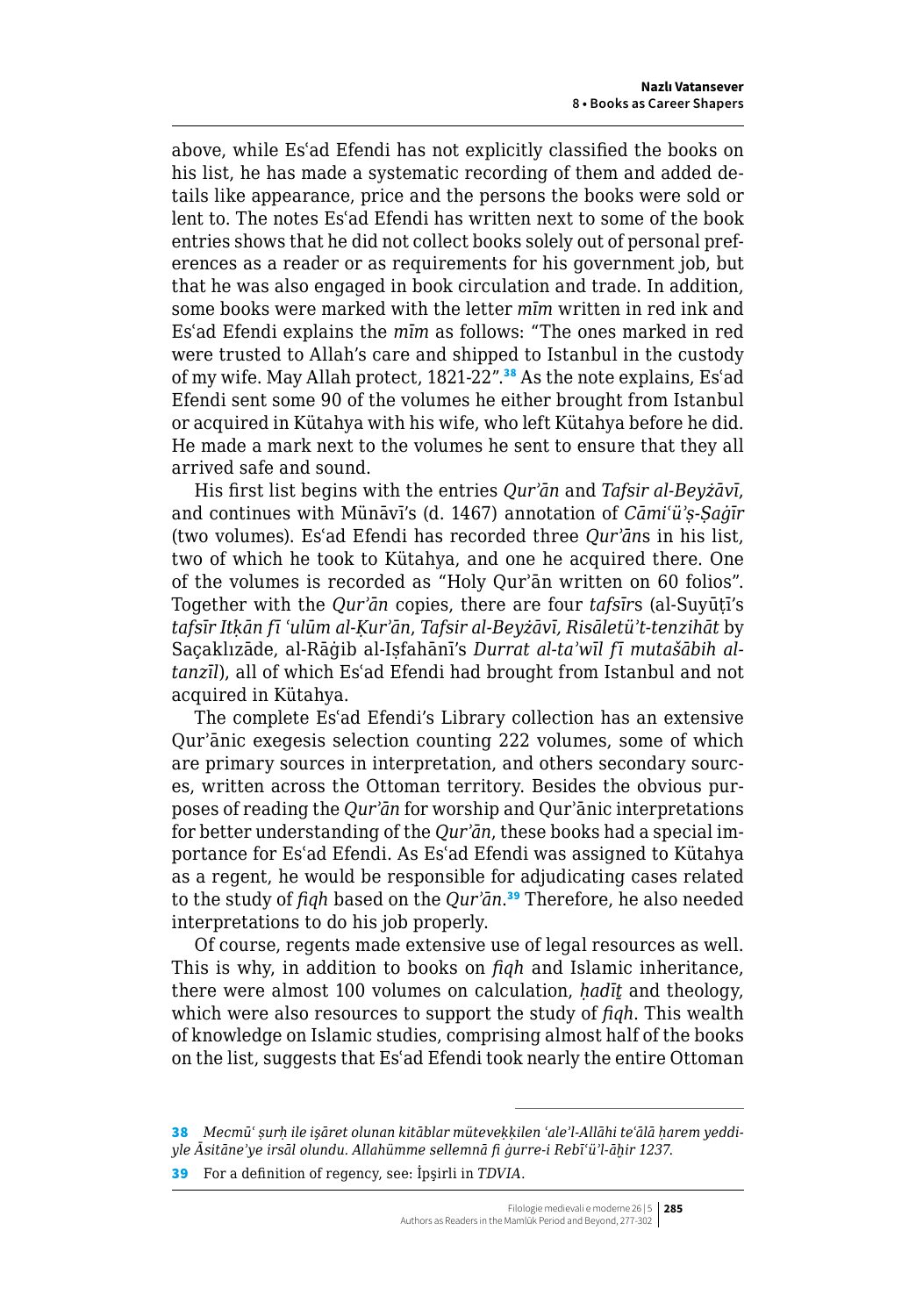*madrasa* compendium with him to Kütahya. The volumes acquired in Kütahya are of similar nature to those brought from Istanbul, and are mostly on *fiqh*, *fatwā* and *ḥadīṯ*. Furthermore, with the exception of the *Qurʾān* and Münāvī's comments on Şeybanī's (d. 805) famous works *Cāmiʿüʾṣ-Ṣaġīr*, mentioned above, there are no recurring entries for books acquired in Kütahya, which means that Esʿad Efendi only bought the books he had not brought from Istanbul, did not have on hand or felt the need to buy during his assignment.

Continuing to look closely at Esʿad Efendi's lists, books on *fiqh* make up a sizeable number of the books on the list, and include almost all resources read and studied in the Ottoman Empire as well as *Ḥanafī* literature. Among the primary resources of *fiqh* and the *Ḥanafī* school, *el-Cāmiʿüʾṣ-Ṣaġīr* is one of the most reliable.<sup>40</sup> In Esʿad Efendi's list, Münāvī's comments on *Cāmiʿüʾṣ-Ṣaġīr* is in the fourth position after *Qurʾān*s. The list also shows that the book was sold by Esʿad Efendi, but then acquired again in Kütahya. In other words, the *fiqh* books on the list begin with this key resource, which was still current at the time. Another resource in the *Ḥanafī fiqh* literature is al-Ḳudūrī's (d. 428/1037) *el-Muḫtaṣar*.

Cited together with this work by Kudūrī is 'Alāedddīn es-Semerḳandī's (d. 539/1144) *Tuḥfetüʾl-Fuḳaḥā*, which is noted as being based on Ḳudūrī's *el-Muḫtaṣar*, but having a different systematic approach than the works written up to that time. On Esʿad Efendi's list, one also finds books that are known to be popular among *Ḥanafī* scholars: Burhāneddīn al-Merġinānī's (d. 593/1197) *al-Hidāye*, Tācüşşerīʿa's (d. eighth/fifteenth century) *Vikāyetüʾr-Rivāye*, Mollā Ḫüsrev's (d. 885/1480) *Dürerüʾl-Ḥükkām* and *Ġurerüʾl-aḥkām*, and İbrāhīm al-Ḥalebī's (d. 956/1549) *Mülteḳāʾl-Ebhūr*. <sup>41</sup> The fact that he took with him all of these resources and a number of other books to Kütahya leads one to think that Esʿad Efendi did a vast amount of reading and analysis for his position. To support sources in *fiqh* with studies in Islamic inheritance, calculation, *ḥadīṯ*, theology, prophetic biography, morality and politics, and logic, Esʿad Efendi's list contains fundamental works like *Maḳāṣıdüʾl-Maḳāṣıd* (by al-Taftāzānī, d. 1390), *Ḳırḳ Ḥadis̱ Tercümesi* (Translations of Forty *ḥadīṯ*s) by an Ottoman scholar Vaḥdetī (d. 1723) and *Şerḫ-i Sirāciye* (by al-Curcānī, d. 1413). One of the most extensive areas in Esʿad Efendi's list is books on *fatwā*. Most of the *fatwā* books written either by *Ḥanafī* jurists or in the Ottoman territory that were part of Esʿad Efendi's collection were taken with him to Kütahya. Esʿad Efendi added this list to his *mecmūʿa* to ensure that he had all the resources he may need while performing his duty as a regent in Kütahya. Esʿad Efendi's close in-

<sup>40</sup> Özel 1996; 1997.

<sup>41</sup> Hızlı 2003, 329; Erünsal, Aydın 2019.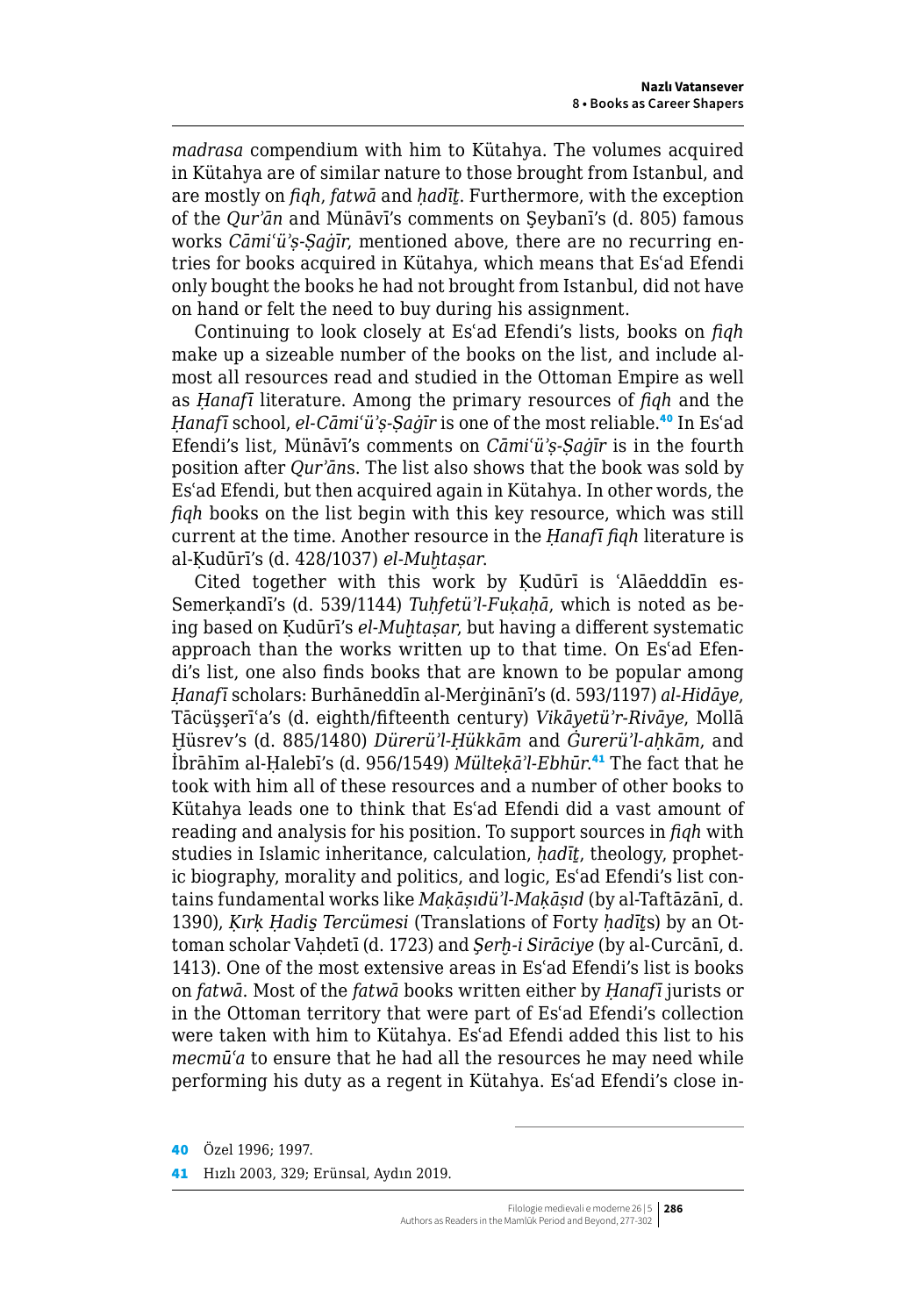terest in *fiqh* and *fatwā* literature may be the result of his professional needs and interests, as well as his career plans; Esʿad Efendi aspired to become *şayḫ al-islām* one day, and could have been working towards this objective from the early days of his assignment.

In his history as well as *Üss-i Ẓafer*, Esʿad Efendi often referenced Qurʾānic verses and *ḥadīṯ*s, and cited almost all scholarly Islamic references known in the Ottoman territories.<sup>42</sup> Es'ad Efendi's grasp of Islamic sources, owing to his father being a judge (*qāḍī*) and partly responsible for educating Esʿad Efendi, proved to be a great advantage in his career. Being pro-modernisation, Sultan Mahmud often commissioned Esʿad Efendi to produce propaganda against the opponents of modernisation and, for this, Esʿad Efendi used *ḥadīṯ*s, verses and Islamic sources; in this light, being well-versed in Islamic literature boosted Esʿad Efendi's career. Furthermore, after 1835, which may be considered his late career, Esʿad Efendi wrote treatises on faith, worship and conversion, and used such a variety of sources to substantiate his arguments. There is no doubt that Esʿad Efendi's treatises are the culmination of the readings he did in his early career.

Esʿad Efendi's list also contains 12 history books, four of which were acquired in Kütahya and all of which are noteworthy. In 1827, six years after being posted to Kütahya, Esʿad Efendi was appointed chronicler (*vaḳʿa-nüvīs*) and the history books on his list show that he had started reading about history far in advance of his appointment. All of the history books on Esʿad Efendi's list are in Turkish and include chronicles by Ottoman court chroniclers like Peçevī, Naʿīmā, Rāşid, and ʿĀsım Efendi. The chronicles by Peçevī, Saʿādeddīn Efendi and Naʿīmā in particular are known to be read among Pashas and Ottoman bureaucrats.<sup>43</sup> However, Es'ad Efendi diversified into subjects like Albanian history and started translating Muhammed Muslihiddīn al-Lāri al-Ansāri's Persian-language world history titled *Merʾāt al-edwār wa merḳāt al-akbār* (A Mirror for the Eras and the Staircase of Narratives) while he was in Kütahya, giving it the title *Zībā-yı Tevārīḫ* (The Ornament of Chronicles).44 It is possible to consider Esʿad Efendi's studies in history and this translation as evidence that he considered history or being a historian a step in his career.

<sup>42</sup> There are references to Münāvī's comments on *Cāmiʿüʾṣ-Ṣaġīr*, which is found in Esʿad Efendi's list, in *Üss-i Ẓafer* as well, see Esʿad Efendi 1828, 170-4.

<sup>43</sup> Sievert 2013, 189-91.

<sup>44</sup> See MS 3847 (in Esʿad Efendi Library Collection in Süleymaniye Library), 30a-34b. Esʿad Efendi intended to translate the book into Turkish by referring to its previous translation by Saʿādeddīn Efendi and other resources, taking its timeline from creation to the reign of Yavuz Sultan Selim and extending it to the Mahmud II era, but he was only able to translate the text to the chapter on the Daylamis. See Süleymaniye Manuscript Library (Istanbul), Esʿad Efendi Collection, MS 2410 (holograph).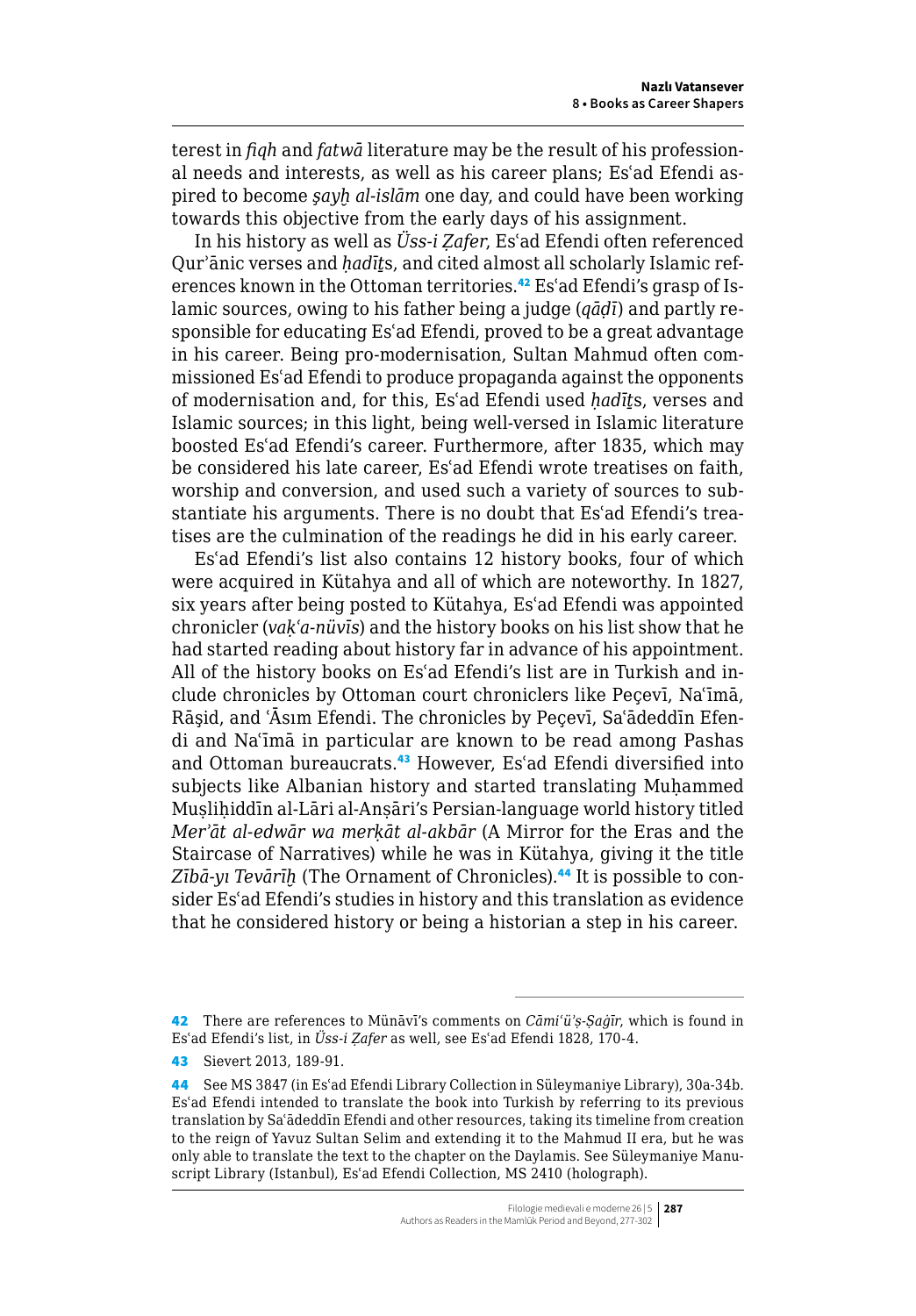The list also contains a geography and a logic book, as well as three books on morals and politics. The geography book on the list is *Cihān-nümā*, which was written by the famous Ottoman scholar and encyclopaedist Ḥāǧǧī Ḫalīfa. Therefore, it is possible that Esʿad Efendi used this work while translating Muḥammed Muṣliḥiddin al-Lāri al-Anṣāri's world history. Books on morality and politics that Esʿad Efendi read, such as *Naṣīḥatuʾl-Mülūk* (by the Ottoman scholar Ṣarı ʿAbdullāh), *Şerḥuʾl Aḫlāḳuʾl-ʿAdūdiyye* (by the Ottaman scholar İsmāʿīl Müfīd İstanbulī) and *Aḫlāḳ-ı ʿAlāī* (by the Ottoman scholar Kınalızāde)45 introduced another perspective to his identity as a historian, and served as a source for the treatises on *ʿamel* (deeds) that he would later write.<sup>46</sup>

In the case of Esʿad Efendi, for whom reading and writing were a major part of life, it is difficult to place hard boundaries between his professional and personal interests. However, it makes sense to consider the books of literature on the list as reflective of Esʿad Efendi's personal reading habits. Esʿad Efendi took 16 volumes that may be considered books of literature (such as *Dīvān*s, *mas̱nawī*s) and rhetoric books. Obviously, the books on rhetoric and the dictionaries, including one of key terms in Islamic studies, particularly *Qurʾān* and *ḥadīṯ*, entitled *el-Külliyyāt*, a dictionary of terms entitled *et-Taʿrīfāt* and *Fıḳhüʾl-Luġa ve Sırrüʾl-*ʿ*Arabiyye*, are books that Esʿad Efendi probably used as sources while reading or working on the *Qurʾān* or Arabic interpretations and *fiqh* texts. Meanwhile, if we consider that Esʿad Efendi began his work on Turkish spelling at around this time, the fact that he brought dictionaries such as *ed-Dürerüʾl-Münteḫabātiʾl-Mens̱ūre* (*Ġalaṭāṭ-ı Ḥafīd Efendi*)*, Luġat-ı Vanḳulu, Deşīşe, Burhān-ı Ḳāṭʿı, Tuḥfe-i Vehbī* makes sense for his researches about the spelling.<sup>47</sup> Esʿad Efendi's *mecmūʿa* also contains his short work on Turkish spelling rules, and the definitions and etymologies of some words. Esʿad Efendi's knowledge of these matters must have helped him considerably during his tenure as director of the first Imperial publishing house, where he was in charge of choosing the books to be printed. One of his successors as chronicler, Lütfi Efendi, even argues that Esʿad Efendi's proofreading performance in the printing of *Üss-i Ẓafer* was what brought him the directorship.<sup>48</sup>

The key sources that draw Esʿad Efendi's portrait as a reader are the compendia and collected works on his lists. For pleasure reading,

<sup>45</sup> Esʿad Efendi has cited Kınalızāde's *Künhüʾl-aḫbār* in *Üss-i Ẓafer* as well. See Esʿad Efendi 1828, 200.

<sup>46</sup> For example, his short treatise *Naṣruʾn-Azīz* (The Sacred Help). See Yılmazer 2000, LXXV.

<sup>47</sup> These are all the dictionaries that were often used by the Ottoman scholars.

<sup>48</sup> Ahmed Lütfi Efendi, edition of 1999, 1257.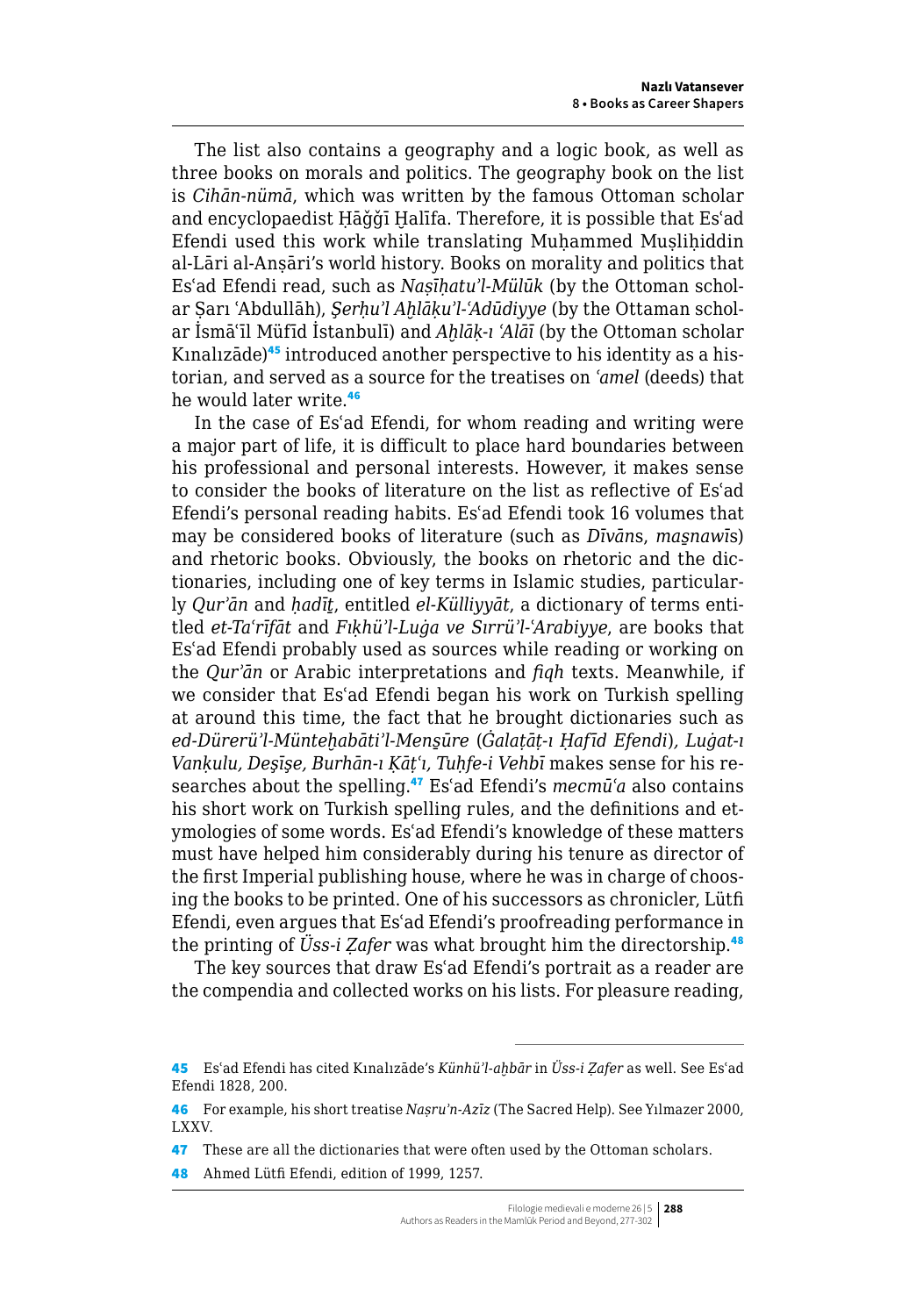his preferences are poetry like *divan* and *mesnevi*; in fact, the prevalence of poetry for pleasure reading among Ottoman readers continued until printed books became common and Western genres like the novel gained currency. In this respect, it can be said that Esʿad Efendi acted like a typical pre-print Ottoman scholar in his personal reading. Esʿad Efendi brought variety into the poetry he read by expanding to the *mesnevi* genre, and he chose the works of Atayi, which was very popular in the Ottoman territories. On the other hand, he preferred poets closer to his time for *divan* readings. *Külliyāt-ı ʿAṭāʾī*  (Complete Works of ʿAṭāʾī),<sup>49</sup> *Şerḫ-i Gülistān* (Annotation of Gülistān), *Külliyāt-ı Sürūrī* (Complete Works of Sürūrī),<sup>50</sup> *Dīvān-ı Sāmī* (*Dīvān* of Sāmī), *Dīvān-ı ʿĀṣım* (*Dīvān* of ʿĀṣım), *Külliyāt-ı Nābī* (Complete Works of Nābī)<sup>51</sup> are some of the other books than the *mecmūʿa*s that reflect his 'personal reading' habits, and so a discussion of these books within his library collection is warranted in order to better grasp Esʿad Efendi as a reader. In addition, as mentioned above, Esʿad Efendi worked on Sürūrī's *mecmūʿa*, and we can thus imagine that Esʿad Efendi was interested in his other works, too.

As explained above, the largest section in Esʿad Efendi's personal library, apart from his *mecmūʿa*s, is literature, comprised of 426 books and second only to the number of books on *fiqh*. One-third of the library, or 135 out of 426 books, are compendia of poetry and many books classified under literature are in verse; it is natural that, as a court poet himself, Esʿad Efendi was interested in poetry. Even if, as a classical Ottoman literate, Esʿad Efendi had to write texts in prose (correspondences) and to read prose (resources, books on *fiqh*), poetry occupied a major part of his personal reading, as already mentioned. Esʿad Efendi also compiled a *Dīvān*, in which he used plain language, a way to implement the linguistic reform movement of the era in his own poetry. Since Esʿad Efendi was also a writer of biographical dictionaries (his *Bāġçe-i ṣafā-endūz*), it is natural to come across books on Prophetic biography and other biographies, such as *Ravżatüʾl- Aḥbāb*, or *Süleymānnāme*, on his list. It is certain that Esʿad Efendi made use of the biographies on his list as resources, but it is also reasonable to think that he was inspired by the way information was compiled and books were written.

Esʿad Efendi's list also includes books on mysticism, such as *Şerḥ-i Risāle-i Naḳşıbendiyye* (by Ḫādimī), or *Kitābüʾl-Ḫiṭāb* (by İsmāʿīl Hakkī); five of them were brought from Istanbul and three were ac-

<sup>49</sup> ʿAṭāʾī (d. 1635), known as Nevʿī-zāde ʿAṭāʾī, is an Ottoman poet. The collected works include ʿAṭāʾī's biographical dictionary and various letter examples. Esʿad Efendi makes references to ʿAṭāʾī in *Üss-i Ẓafer* as well. Esʿad Efendi 1828, 256.

<sup>50</sup> Sürūrī (d. 1814) is an Ottoman poet.

<sup>51</sup> Nābī (d. 1712), Sāmī (d. 1734), ʿĀṣım (d. 1760) are Ottoman poets.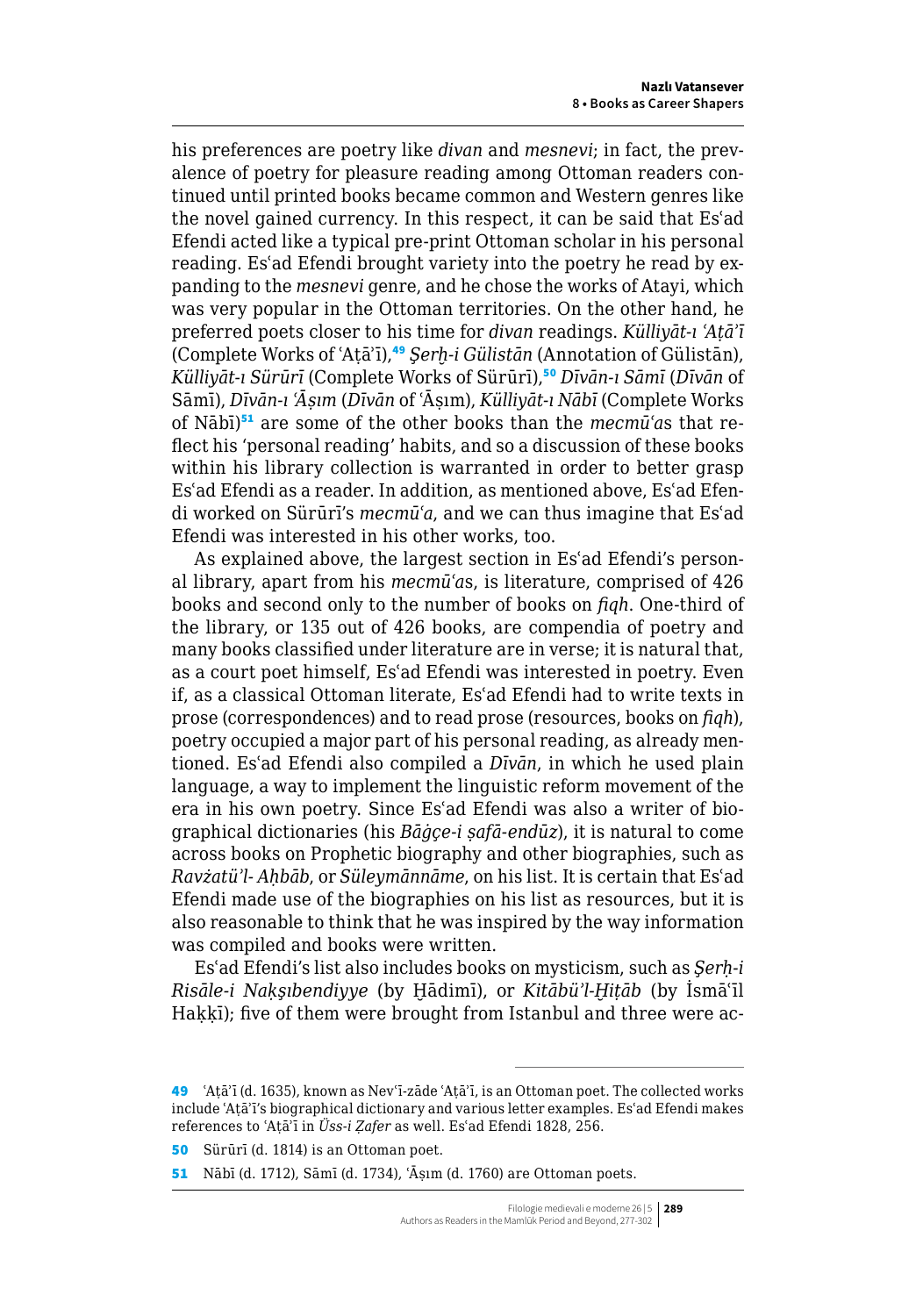quired while in Kütahya. Esʿad Efendi's interest in the Naḳşıbendī Order is clear since his father was close to it; nevertheless, Esʿad Efendi never revealed himself as a mystic, which leads one to wonder whether his interest in this subject was limited to its professional application.

Finally, *mecmūʿa*s merit particular attention, as these hold a special place in both Esʿad Efendi's library and book list: Esʿad Efendi's book collection features 557 *mecmūʿa*s, forming the largest category in his library. *Mecmūʿa*s can be thought of as 'the sidelines' of library collections in Ottoman book culture in that they always make up for a shortcoming of a collection. For a statesman like Esʿad Efendi, *mecmūʿa*s were both an instrument for his reading and writing activities, as well as a convenient form that contained texts written by various authors about different topics, saving him the burden of taking many other books to Kütahya when he was assigned there. Therefore, *mecmūʿa*s take up a considerable part of his library and, thus, of his book list. Esʿad Efendi took 14 *mecmūʿa*s from Istanbul to Kütahya, and these *mecmūʿa*s are like the table of contents or the summary of his list: there are *mecmūʿa*s on *fiqh* and *fatwā*, as well as poetry, and a *mecmūʿa* entitled *Mecmūʿa-i Edebiyye*, which contains prose.

## 3 Concluding Remarks

Although *madrasa* literature lies at the core of the reading practices of Ottoman scholars, the latter personalised their readings according to their interests, scholarly and professional aspirations, and other activities. Esʿad Efendi focused on Islamic studies and law, supplementing these subjects with history, literature and mysticism. The books Esʿad Efendi read on Islamic studies were usually in Arabic, except for *fatwā* books, and these were mostly by Ottoman compilers, although there are a few Arabic examples too. The predominance of Arabic in Islamic sources can be observed in Esʿad Efendi's book list as well as in his library. Among the almost 4,000 books, the most numerous are *Kütübüʾl-Fıḳh* (The Books of *fiqh*) with 552 books. Adding 267 *Kütübüʾl-ḥadīt* (The Books of *ḥadīṯ*s), 222 *Kütübüʾl-Tefāsīr* (The Books of *tafsīr*), and 64 *Kütübüʾl-Fetāvā* (Books of *fatwā*) brings the total of nearly a thousand, making up a significant portion of the books he owned. As I mentioned in several footnotes above, there are references to Islamic sources in Esʿad Efendi's historical writings, but they are more often found in the religious treatises, Esʿad Efendi's focus on towards the end of his career.

The Persian-language books on the list are mostly on literature and history. The majority of the books are in Turkish and cover a wide range of subjects, from *fatwā* to biography, rhetorics, literature and history. Esʿad Efendi's knowledge of Persian and familiar-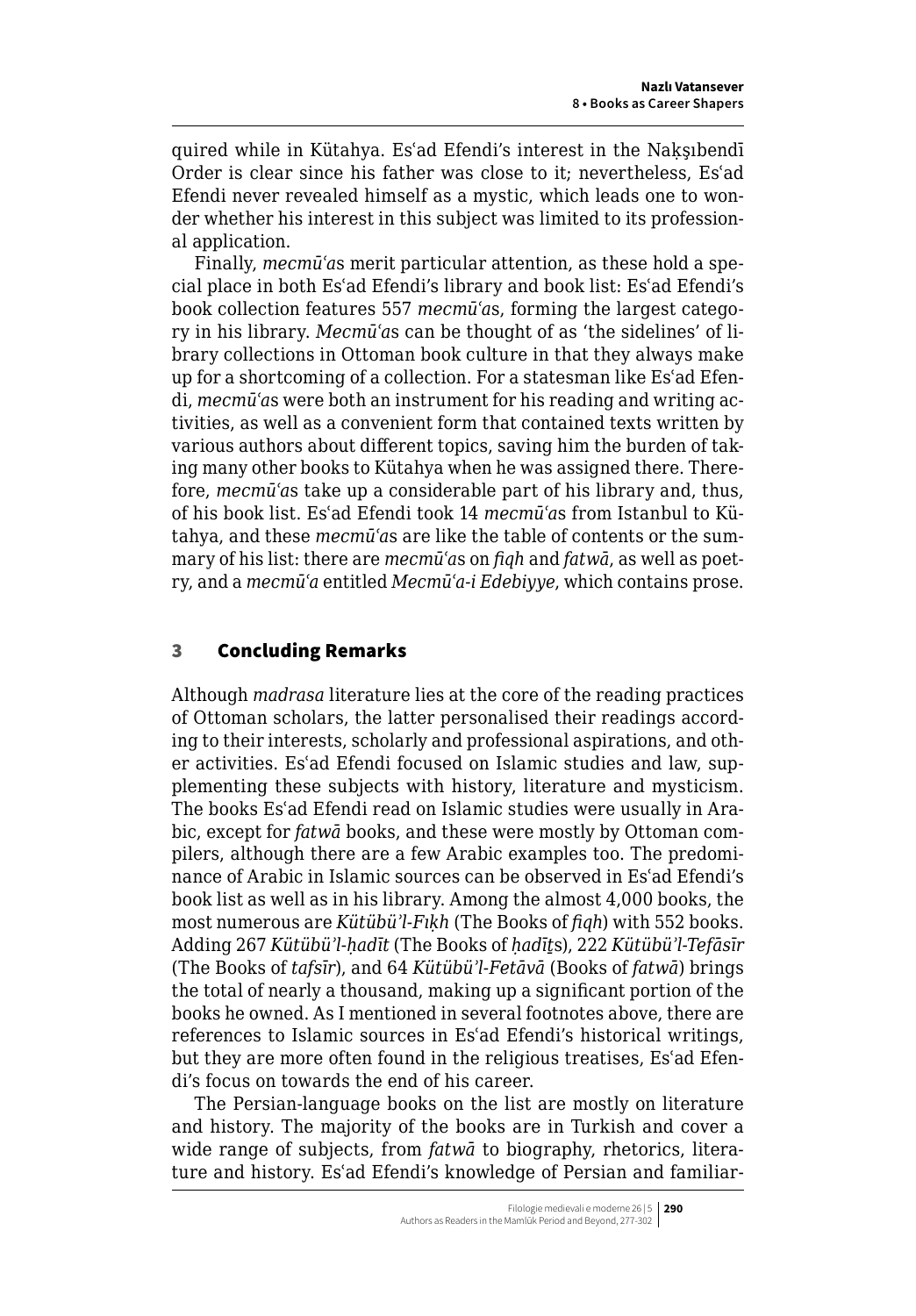ity with works written in Persian must have played a part in his assignment as the first ambassador to Iran. Archive documents suggest that Esʿad Efendi was closely involved in the cultural scene. His personal library contains books that may have been bought from Iran. In other words, Esʿad Efendi did not simply carry out an official duty in Iran, but was a close follower of books and cultural activities as well.

The book list and the works written by Esʿad Efendi in the following years reveal the relationship between the texts compiled into his *mecmūʿa*, the readings he made, and the career path he followed. As such, this study attempted to show how the reading practices of an Ottoman scholar shaped his career by drawing attention to the relationship between *mecmūʿa*s and reading practices – an area that has not been studied in detail yet. A comparison of the books on the list and the texts copied into his *mecmūʿa* shows that the parallels between them are limited to a few citations and notes. The reading that Esʿad Efendi undertook, starting from his time in Kütahya until his return to Istanbul, deeply influenced his later career, his activities, and the ideas surrounding them.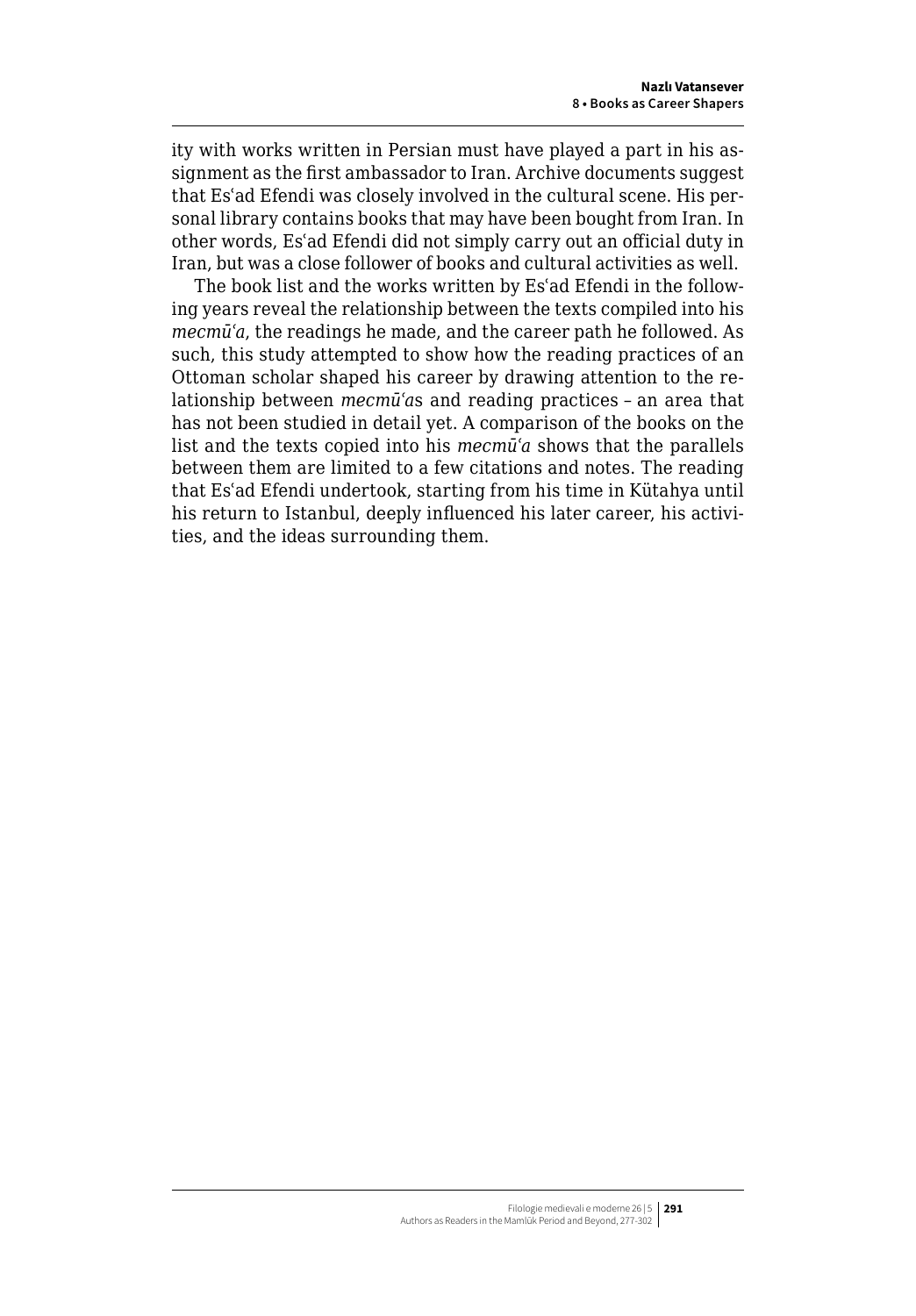## **Appendix**

Esʿad Efendi's Book Lists (with translation of his notes)

List 1 Books he brought from Istanbul to Kütahya<sup>52</sup>

|              | <b>Title of the book</b>                                                                                                            | Language | Subject                     |
|--------------|-------------------------------------------------------------------------------------------------------------------------------------|----------|-----------------------------|
| $\mathbf{1}$ | Tefsīr-i Beyżāvī with calligraphy by Hayālī. It was loaned to eş-Şeyh<br>İbrāhīm Karahisārī who is residing in Birgi <sup>53</sup>  | Arabic   | Islamic Theology (Tafsīr)   |
| 2            | The exquisite <sup>54</sup> Mushaf-I Şerif written in sixty leaves                                                                  | Arabic   | Coran                       |
| 3            | Printed Mushaf                                                                                                                      | Arabic   | Coran                       |
| 4            | Şerh-i Cāmi'u's-saqīr by Munāvī, sold to Mollā - two volumes <sup>55</sup>                                                          | Arabic   | Islamic Theology (Hadīt)    |
| 5            | Hadīs-i Erba'īn [Translation of Forty Hadīt] by Vahdetī, with<br>calligraphy by the commentator <sup>56</sup>                       | Persian  | Islamic Theology (Hadīt)    |
| 6            | <i>Ravżatu'l-Ahbāb</i> on Prophetic Biography, exquisite <sup>57</sup>                                                              | Arabic   | Prophetic Biography (Siyer) |
| 7            | Hāşiye-yi Durer by Şurunbulālī <sup>58</sup>                                                                                        | Arabic   | Islamic Law (Figh)          |
| 8            | Siyer-i ʿAbdulʿazīz Efendi der Tercüme-i Kāzerūnī 59 [Prophetic<br>biography by 'Abdul'azīz Efendi, translation of Kāzerūnī's work] | Turkish  | Prophetic Biography (Siyer) |
| 9            | Siyer-i Veysī <sup>60</sup> - new [Prophetic Biography by Veysī]                                                                    | Turkish  | Prophetic Biography (Siyer) |
| 10           | Fatāwās of 'Alī Efendi, with nesih calligraphy <sup>61</sup>                                                                        | Arabic   | Islamic Law (Fatwā)         |
| 11           | Other Fatāwās of ʿAlī Efendi, dispersed                                                                                             | Arabic   | Islamic Law (Fatwā)         |
| 12           | Nehcu'n-Necāt <sup>62</sup>                                                                                                         | Arabic   | Islamic Law (Fatwā)         |
| 13           | Behcetu'l-Fatāwā with calligraphy by Siddīkīzāde <sup>63</sup>                                                                      | Turkish  | Islamic Law (Fatwā)         |

52 In order to clearly explain the many abbreviations used by Es'ad Efendi, I have translated his notes directly into English, instead of giving the full Ottoman Turkish transcription, and preferred to give the original terms in footnotes, where clarification is required. My own translations for the book titles are given in square brackets.

53 Today, the Esʿad Efendi book collection in the Süleymaniye Manuscript Library (SK) in Istanbul still contains one or more copies of many volumes recorded in this list. It is not possible to know whether Esʿad Efendi took any of these volumes with him to Kütahya, and if he did, which ones. Therefore, all the copies of the books in the list in Esʿad Efendi's book collection today are mentioned in the footnotes. SK Esʿad Efendi Collection, MSS 3, 38, 39, 40, 41, 43, 42, 43, 97.

54 Exquisite is *nefīs* in Turkish.

55 Two other *Şerḥ-i Cāmiʿuʾs-ṣaġīr*, by Munāvī, are still part of Esʿad Efendi's book collection. SK Esʿad Efendi Collection, MSS 364, 368.

- 56 SK Esʿad Efendi Collection, MS 340.
- 57 SK Es'ad Efendi Collection, MS 2112.
- 58 SK Es'ad Efendi Collection, MS 651.
- 59 SK Esʿad Efendi Collection, MS 2286.
- 60 SK Esʿad Efendi Collection, MSS 2285, 2288, 2289, 2290, 2291.
- 61 SK Esʿad Efendi Collection, MSS 1065, 1067, 1068, 1069, 1070, 1071, 1072, 1081, 1082.
- 62 SK Esʿad Efendi Collection, MS 1033.
- 63 SK Esʿad Efendi Collection, MSS 558, 559.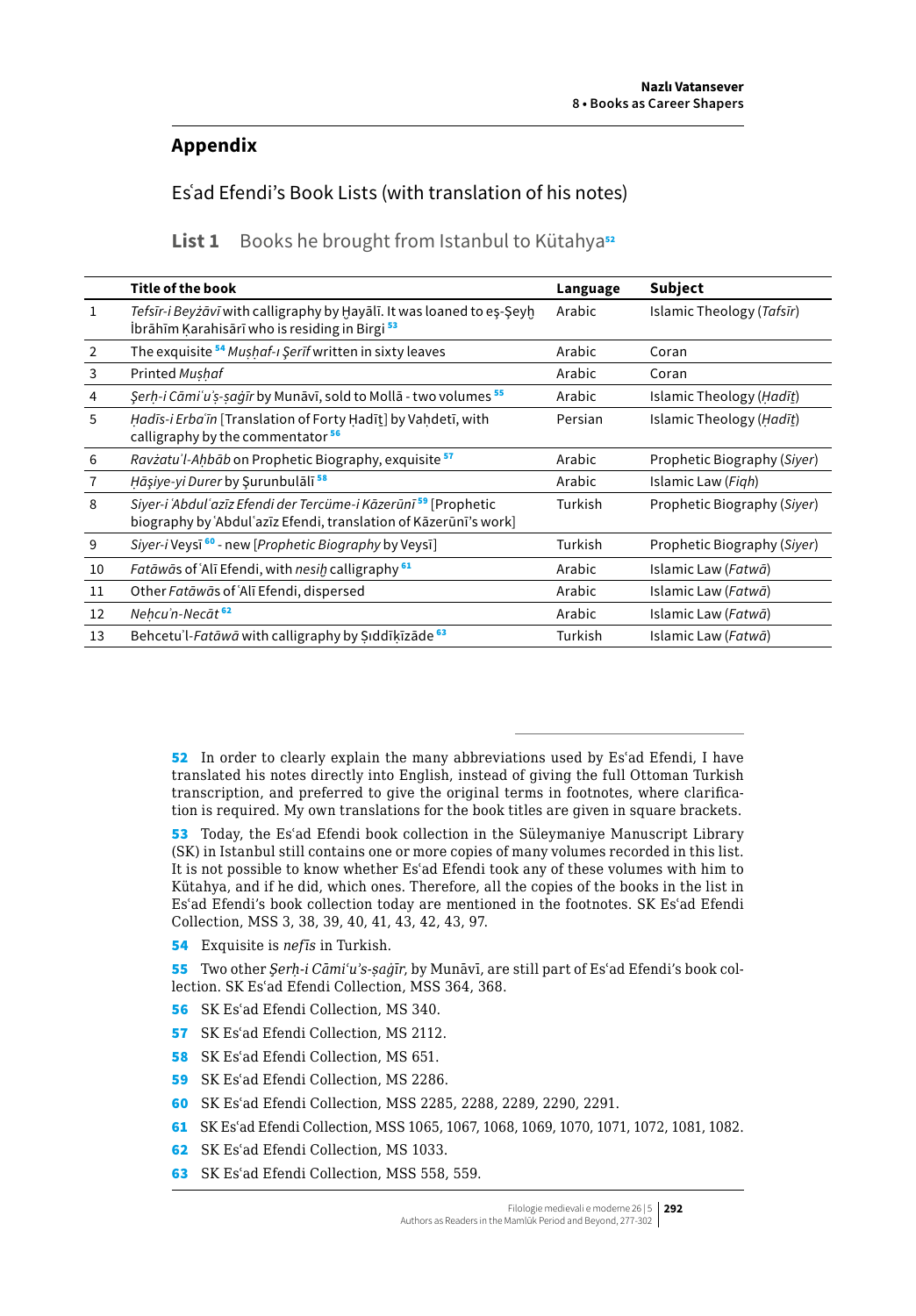|    | <b>Title of the book</b>                                                                                              | Language     | Subject                   |
|----|-----------------------------------------------------------------------------------------------------------------------|--------------|---------------------------|
| 14 | Durretu't-Te'vīl by al-Isfahānī. <sup>64</sup> It was loaned to Gürcü Ahmed Efendi Arabic<br>who is residing in Birgi |              | Islamic Theology (Tafsir) |
| 15 | Bezzāzīyye <sup>65</sup>                                                                                              | Arabic       | Islamic Law (Fatwā)       |
| 16 | Ķādīḫān 66                                                                                                            | Arabic       | Islamic Law (Fatwā)       |
| 17 | Durer wa Gurer <sup>67</sup>                                                                                          | Arabic       | Islamic Law (Fatwā)       |
| 18 | Mecmū'a with calligraphy of Dursunzāde <sup>68</sup>                                                                  | Multilingual | Miscellany                |
| 19 | Durr-i Muhtār gifted to Muftī <sup>69</sup>                                                                           | Arabic       | Islamic Law (Figh)        |
| 20 | Şerh-i Manzūmeti Muhibiyye by al-Nāblusī <sup>70</sup>                                                                | Arabic       | Islamic Law (Figh)        |
| 21 | Fatāwās of Timurtașī <sup>71</sup>                                                                                    | Arabic       | Islamic Law (Fatwā)       |
| 22 | Fatāwās of Hayriyye <sup>72</sup>                                                                                     | Arabic       | Islamic Law (Fatwā)       |
| 23 | Treatise <sup>73</sup> of Timurtași <sup>74</sup>                                                                     | Arabic       | Islamic Law (Figh)        |
| 24 | Kayd-ı Cedīd, exquisite <sup>75</sup>                                                                                 | Turkish      | Islamic Law (Fatwā)       |
| 25 | Şerh-i Tarīkat-ı Muhammediyye by Hadimī <sup>76</sup>                                                                 | Arabic       | Misticism <sup>77</sup>   |
| 26 | Şerh-i Sahā'if <sup>78</sup>                                                                                          | Arabic       | Islamic Theology (Kalām)  |
| 27 | Serh-i the Treatise of Naksibendiyye by Hadimi <sup>79</sup>                                                          | Arabic       | Misticism                 |
| 28 | Şerh-i Menār by Ibn-i Melek 80                                                                                        | Arabic       | Islamic Law (Figh)        |
| 29 | Bahr-i Rā'ik with Tekmīle four volumes <sup>81</sup>                                                                  | Arabic       | Islamic Law (Figh)        |
| 30 | Fatāwās of Seyyid Riżā <sup>82</sup>                                                                                  | Turkish      | Islamic Law (Fatwā)       |
| 31 | Treatise on calculation in Turkish <sup>83</sup>                                                                      | Turkish      | Calculation               |
| 32 | Sakk by Şānīzāde [Miscellany on Islamic Law] <sup>84</sup>                                                            | Turkish      | Miscellany                |

- SK Esʿad Efendi Collection, MS 176.
- SK Esʿad Efendi Collection, MSS 1089, 1090, 1091.
- SK Esʿad Efendi Collection, MS 856.
- SK Esʿad Efendi Collection, MS 3663.
- It is possible that he was the calligrapher Dursunzāde ʿAbdullāh Feyżī (d. 1610).
- SK Esʿad Efendi Collection, MS 687.
- SK Esʿad Efendi Collection, MS 1555.
- 71 SK Es'ad Efendi Collection, MS 1114.
- SK Esʿad Efendi Collection, mss 1118-1119.
- *Treatise/treatises* is *risāle*/*resāʾil* in Turkish.
- This treatise is probably *Risāle fiʾn-Nuḳūd*.
- SK Esʿad Efendi Collection, MSS 586, 853-854.
- SK Esʿad Efendi Collection, MS 1529.
- Misticism is *Taṣavvuf* in Turkish.
- SK Esʿad Efendi Collection, MSS 1253, 1254, 1272.
- SK Esʿad Efendi Collection, MS 3543.
- 80 SK Es'ad Efendi Collection, MS 456.
- 81 SK Es'ad Efendi Collection, MS 563.
- 82 SK Es'ad Efendi Collection, MS 1111.
- 83 It is not clear which treatise is meant.
- 84 This miscellany could not be found in Es'ad Efendi's current book collection.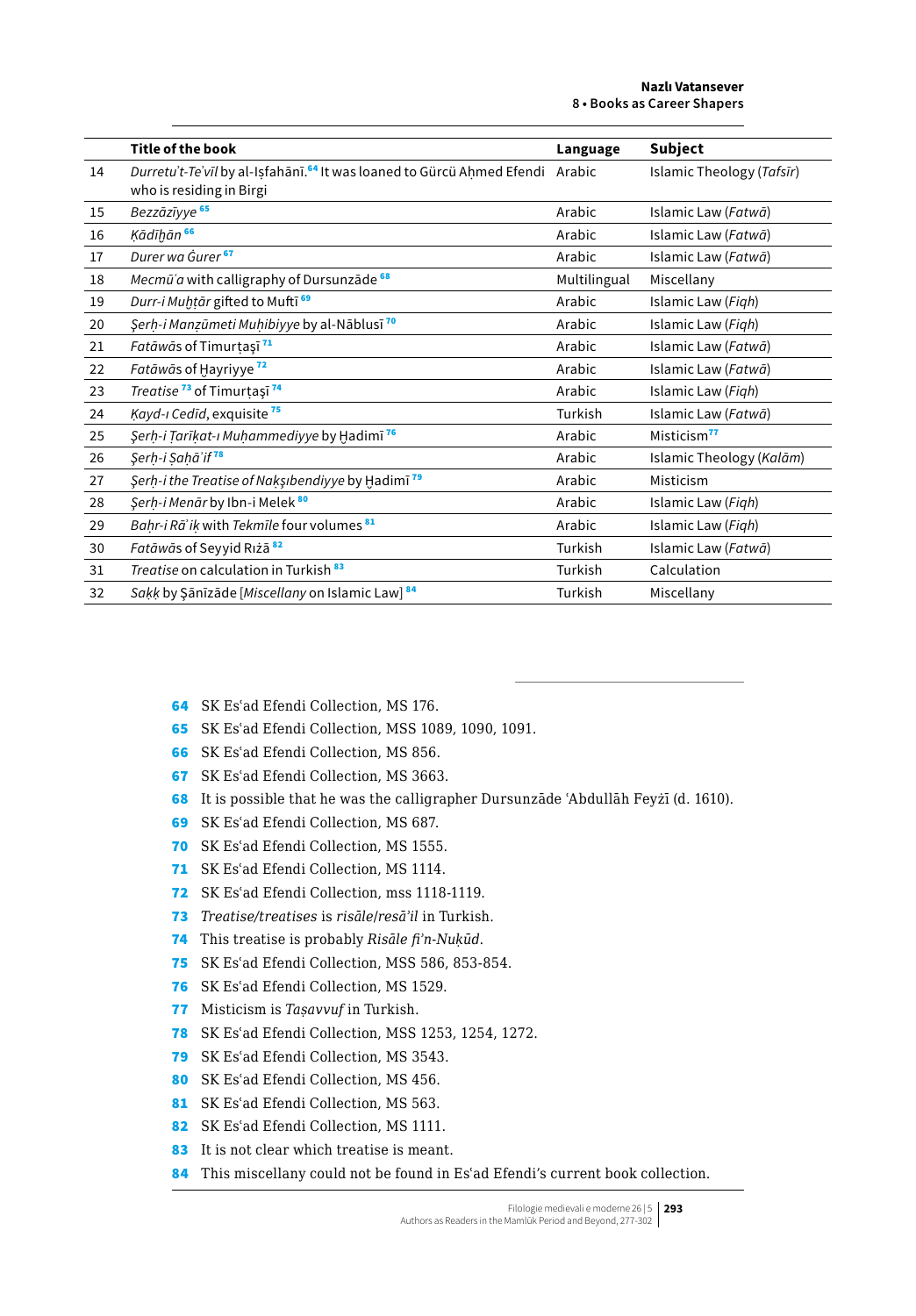|    | <b>Title of the book</b>                                                                                                 | Language            | Subject                  |
|----|--------------------------------------------------------------------------------------------------------------------------|---------------------|--------------------------|
| 33 | Furūķ by İsmāʿīl Hakkı 85                                                                                                | Arabic              | Islamic Law (Figh)       |
| 34 | Galatāt-ı Hafīd, lost <sup>86</sup>                                                                                      | Arabic-<br>Turkish  | Dictionary               |
| 35 | Tārīh-i Hasan Paşa [the Chronicle of Hasan Paşa] <sup>87</sup><br>Hasan Paşa is the governor of Bagdad, the book is lost | Arabic              | History                  |
| 36 | Külliyāt-ı ʿAtāyī [the Complete Works of Atāyī] 88                                                                       | Turkish             | Literature               |
| 37 | Tārīḫ-i Vāṣif [the Chronicle of Vāsif] 89                                                                                | Turkish             | History                  |
| 38 | Miscellany by Hafīd-i Taftāzānī <sup>90</sup>                                                                            | Arabic              | Miscellany               |
| 39 | Hadīs-i Erba'īn by Akkirmānī [Forty Hadīts] <sup>91</sup>                                                                | Arabic              | Islamic Theology (Hadīt) |
| 40 | 'Ale'l-kāfiye by Cāmī <sup>92</sup>                                                                                      | Arabic              | Syntax                   |
| 41 | Tārīh-i Naʿīmā [The Chronicle of Naʿīmā] printed, two volumes <sup>93</sup>                                              | Turkish             | History                  |
| 42 | Tārīḥ-i Rāṣid [The Chronicle of Rāṣid] printed, three volumes <sup>94</sup>                                              | Turkish             | History                  |
| 43 | Tārīḥ-i Aġvan [The History of Albania] <sup>95</sup>                                                                     | Unknown             | History                  |
| 44 | Tārīḫ-i Timur [The History of Timurlenk] 96                                                                              | Arabic              | History                  |
| 45 | Cihānnümā <sup>97</sup>                                                                                                  | Turkish             | Geography                |
| 46 | <i>Vankulı</i> , two volumes <sup>98</sup>                                                                               | Arabic-<br>Turkish  | Dictionary               |
| 47 | ed-Desīse <sup>99</sup>                                                                                                  | Persian-<br>Turkish | Dictionary               |
| 48 | Tıbyān-ı Nāfi'100                                                                                                        | Persian-<br>Turkish | Dictionary               |
| 49 | Kulliyyāt-ı Ebi'l-Bekā [The Complete Works of Ebi'l-Bekā Kefevī] 101                                                     | Arabic              | Dictionary               |
| 50 | Ta'rīfāt-ı Seyyid 102                                                                                                    | Arabic              | Dictionary               |

- 85 SK Esʿad Efendi Collection, mss 3244, 3245, 3681.
- 86 Two copies of this book are preserved in Es'ad Efendi's book collection today. SK Esʿad Efendi Collection, mss 2862, 3207.
- 87 He may be Eyüplü Hasan Paşa (d. 1723) who was the governor of Baġdād.
- 88 SK Es'ad Efendi Collection, MS 2872.
- 89 SK Es'ad Efendi Collection, MS 2190.
- 90 SK Esʿad Efendi Collection, MS 3742.
- 91 This book could not be found in Es'ad Efendi's current book collection.
- 92 SK Esʿad Efendi Collection, MSS 162, 3075, 3076, 3077.
- 93 SK Es'ad Efendi Collection, MSS 2187, 2439.
- 94 SK Esʿad Efendi Collection, MSS 2130, 2132, 2133, 2134, 2135.
- 95 This book could not be found in Es'ad Efendi's current book collection.
- 96 SK Esʿad Efendi Collection, MS 2092.
- 97 SK Es'ad Efendi Collection, MS 2046.
- 98 SK Es'ad Efendi Collection, MSS 3286, 3288.
- 99 SK Es'ad Efendi Collection, MSS 3210, 3211.
- 100 SK Esʿad Efendi Collection, MS 3189.
- 101 SK Es'ad Efendi Collection, MSS 3255, 3256, 3257.
- 102 SK Esʿad Efendi Collection, MSS 3198, 3199, 3200, 3201, 3202, 3203.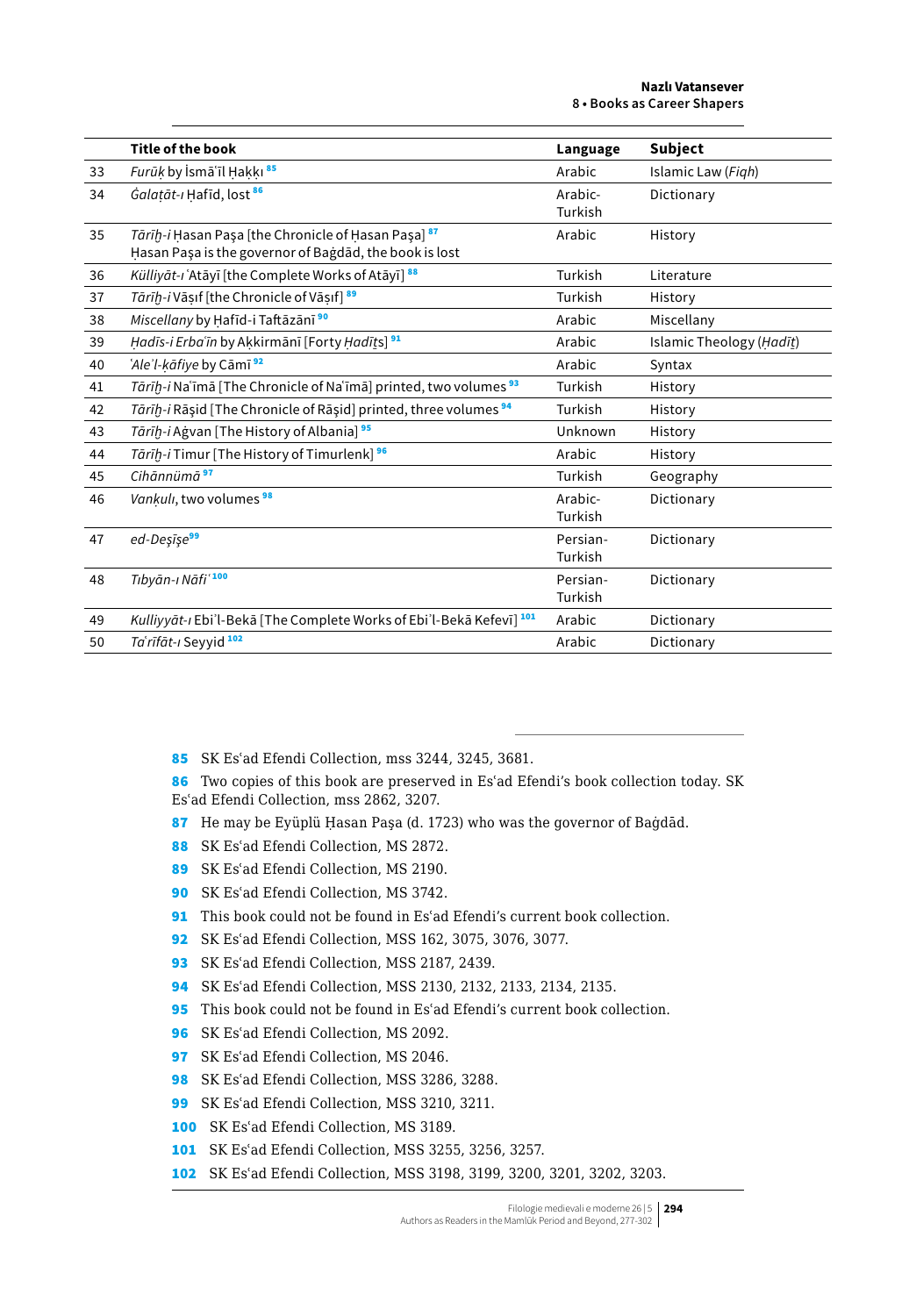|    | Title of the book                                                                                                  | Language                        | Subject                  |
|----|--------------------------------------------------------------------------------------------------------------------|---------------------------------|--------------------------|
| 51 | Zeyl-i Atāyī <sup>103</sup>                                                                                        | Turkish                         | Biography                |
| 52 | Mecmū'a on Islamic Law <sup>104</sup>                                                                              | Unknown<br>(possibly<br>Arabic) | Islamic Law (Figh)       |
| 53 | Mecmū'a on Figh with my own humble calligraphy                                                                     | Unknown<br>(possibly<br>Arabic) | Islamic Law (Figh)       |
| 54 | Kitābu'l-Hitāb by İsmā'īl Hakkı <sup>105</sup>                                                                     | Turkish                         | Mysticism                |
| 55 | Şerh-i Hadīs-i Erba'īn by Şeyh Hakkı <sup>106</sup>                                                                | Turkish                         | Islamic Theology (Hadīt) |
| 56 | Şerh-i Salavāt-ı Meşīşiyye by Hakkı <sup>107</sup>                                                                 | Arabic                          | Prayer Book              |
| 57 | Mecmū'a by Hakki, two volumes 108                                                                                  | Multilingual                    | Miscellany               |
| 58 | Mecmū'a $109$ (with my own humble calligraphy) [includes]:<br>el-Keşkūl / el-Musemmā [bound with] İntihābu'l-'Ulūm | Multilingual                    | Miscellany               |
| 59 | Fatāwās of Alī Efendi Akkirmānī <sup>110</sup>                                                                     | Turkish                         | Islamic Law (Fatwā)      |
| 60 | Eşbāh ve'n-Nezā'ir 111                                                                                             | Arabic                          | Islamic Law (Figh)       |
| 61 | Devhatu'l-Meşāyih with the Zeyl-i Munīb <sup>112</sup>                                                             | Turkish                         | Biography                |
| 62 | Serh-i Gulistān by Siyāhīzāde and with his calligraphy <sup>113</sup>                                              | Turkish                         | Literature               |
| 63 | Sadru'ş-Şeri'a 114                                                                                                 | Arabic                          | Islamic Law (Figh)       |
| 64 | Multekā <sup>115</sup>                                                                                             | Arabic                          | Islamic Law (Figh)       |
| 65 | Süleymānnāme by ʿAzīz Efendi 116                                                                                   | Turkish                         | Biography                |
| 66 | Hīzānetu'l-Fatāwā <sup>117</sup>                                                                                   | Arabic                          | Islamic Law (Figh)       |
| 67 | Zeyl-i Eşbāh by Ibni'l-Musannif <sup>118</sup>                                                                     | Arabic                          | Islamic Law (Figh)       |
| 68 | Mecmū'atu'l-Fatāwā [includes] Resā'il-i uhrā 119                                                                   | Unknown                         | Miscellany               |

103 SK Esʿad Efendi Collection, MSS 2309, 2310, 2341, 2342, 2343, 2344.

104 It was not possible to find the manuscripts recorded in the list as *Mecmūʿa* in the library catalogue.

105 SK Esʿad Efendi Collection, MSS 1608, 1621.

106 SK Esʿad Efendi Collection, MS 341.

107 SK Esʿad Efendi Collection, MSS 352, 3580,

108 SK Esʿad Efendi Collection, MSS 3572, 3767.

109 SK Esʿad Efendi Collection, MS 1144.

110 This book could not be found in Es'ad Efendi's current book collection.

111 There are more than ten copies of *Eşbāh veʾn-Neẓāʾir* (by Ibn Nuceym) in Esʿad Efendi's library.

112 SK Esʿad Efendi Collection, MSS 2265, 2441.

113 This book could not be found in Es'ad Efendi's current book collection.

114 It is not clear which book is meant. Es'ad Efendi gave only the author's name here, it may refer to *al-Vikāye*, which was frequently read among Ottoman scholars.

115 SK Esʿad Efendi Collection, MS 1047.

116 SK Esʿad Efendi Collection, MS 2284.

117 This book could not be found in Es'ad Efendi's current book collection.

118 This book could not be found in Es'ad Efendi's current book collection.

119 SK Es'ad Efendi Collection, MS 698.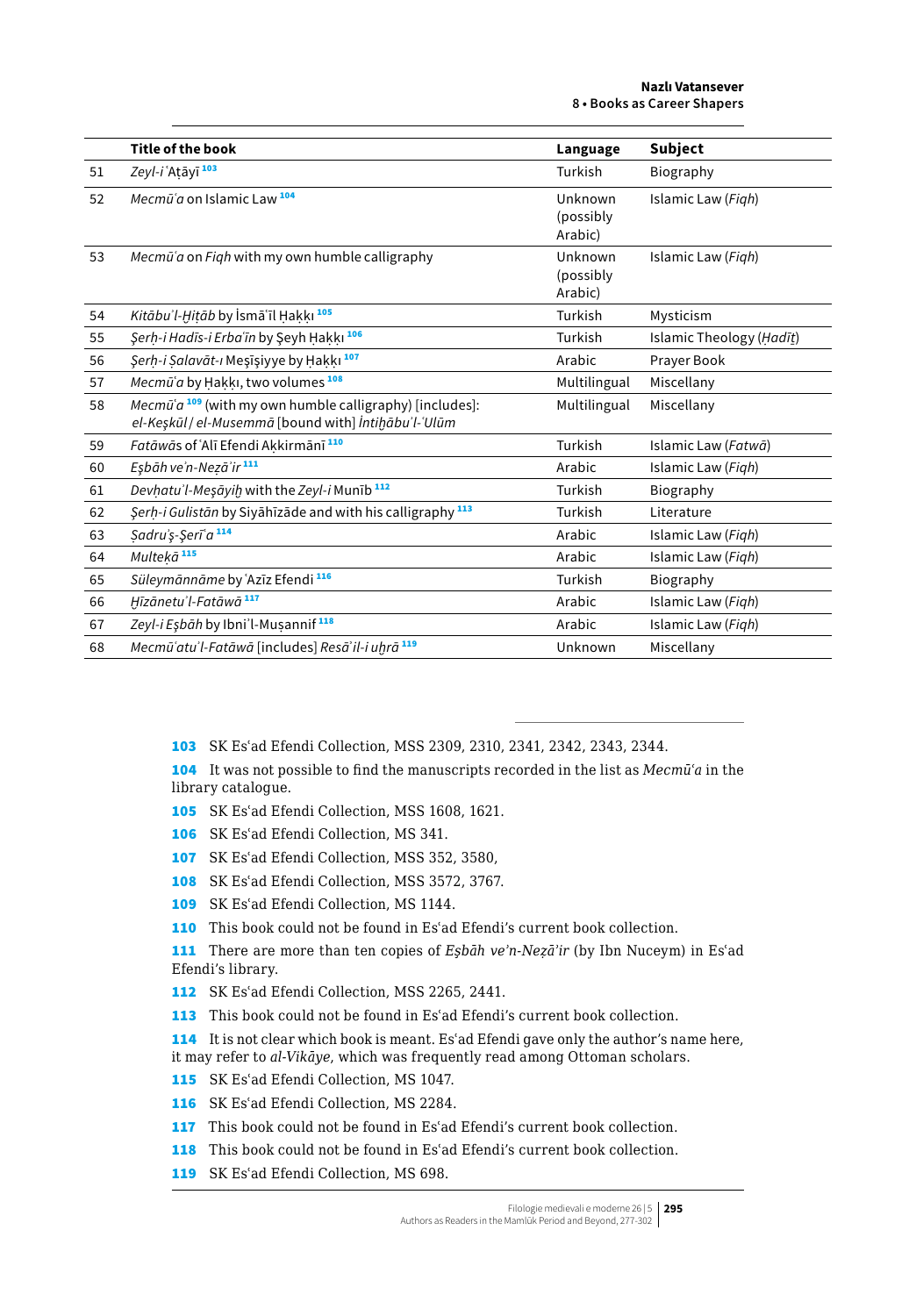|    | <b>Title of the book</b>                                                                                     | Language | Subject                   |
|----|--------------------------------------------------------------------------------------------------------------|----------|---------------------------|
| 69 | Fatāwās of Feyzullāh Efendi <sup>120</sup>                                                                   | Turkish  | Islamic Law (Fatwā)       |
| 70 | Islāh-ı Īzāh 121                                                                                             | Arabic   | Islamic Law (Figh)        |
| 71 | Siyālkūtī 'ale'l Hayālī <sup>122</sup>                                                                       | Arabic   | Islamic Theology (Kalām)  |
| 72 | Sefinetu'r-Rāģib <sup>123</sup>                                                                              | Turkish  | Miscellany                |
| 73 | (Compendious) Hayātu'l-Hayevān by ʿAli el-Kārī <sup>124</sup>                                                | Arabic   | Zoology                   |
| 74 | Ramażān Efendi 'ale'l-Hayālī <sup>125</sup>                                                                  | Arabic   | Islamic Theology (Aka'id) |
| 75 | (Compendious) Makāsıd on Kalām <sup>126</sup>                                                                | Arabic   | Islamic Theology (Kalām)  |
| 76 | Nasīhatu'l-Mülūk by Sarı `Abdullāh <sup>127</sup>                                                            | Turkish  | Morals                    |
| 77 | (Compendious) Me'ānī by Mes'ūd 128                                                                           | Arabic   | Arabic Language (Me'ānī)  |
| 78 | Mesālik about meanings <sup>129</sup>                                                                        | Arabic   | Arabic Language (Me'ānī)  |
| 79 | Zeyl-i Risāle-i Mu'arreb about meanings, by Mevlevī Ahmed Efendi <sup>130</sup>                              | Arabic   | Arabic Language (Me'ānī)  |
| 80 | Risāle fī't-Tasavvuf [Treatise on Mysticism] with calligraphy by<br>Musannifes, Nevres Efendi <sup>131</sup> | Unknown  | Mysticism                 |
| 81 | Kitābu'l-Hudūd by Musannifek <sup>132</sup>                                                                  | Arabic   | Islamic Law (Figh)        |
| 82 | Mesālik about meanings <sup>133</sup>                                                                        | Arabic   | Arabic Language           |
| 83 | Fatāwās named Tuhfetu'l-fukahā - two, one of them is sent 134                                                | Arabic   | Islamic Law (Fatwā)       |
| 84 | Metāli' fī Şerhi Tavāli' 135                                                                                 | Arabic   | Islamic Theology (Kalām)  |
| 85 | Ravzati'l-Hatīb - two, small one is sent <sup>136</sup>                                                      | Arabic   | Mysticism                 |
| 86 | Ankaravī <sup>137</sup> with calligraphy of my father - May God relieve his soul                             | Arabic   | Islamic Law (Fatwā)       |
| 87 | Kuhistānī <sup>138</sup>                                                                                     | Arabic   | Islamic Law (Figh)        |
| 88 | Another Kitābu'l-Hudūd - exquisite <sup>139</sup>                                                            | Arabic   | Islamic Law (Figh)        |

SK Esʿad Efendi Collection, MS 1112.

121 SK Es'ad Efendi Collection, MS 70.

SK Esʿad Efendi Collection, MSS 224, 1165, 1166.

SK Esʿad Efendi Collection, MSS 1203, 1204, 1382.

SK Esʿad Efendi Collection, MSS 2579, 2566, 2567, 2568.

 *Ḥāşiyetuʾl Ḫayālī ʿalā Şerḥiʾl-ʿAḳāʾid* is meant here. SK Esʿad Efendi Collection, MS 1230.

SK Esʿad Efendi Collection, MSS 1244, 1245.

127 SK Es'ad Efendi Collection, MSS 3430.

128 This book could not be found in Es'ad Efendi's current book collection.

SK Esʿad Efendi Collection, MSS 3000, 3001, 3679.

Since this addendum is probably also a treatise that it is probably in a *Mecmūʿa*.

This treatise is probably in a *Mecmūʿa*.

SK Esʿad Efendi Collection, MSS 668, 669, 879, 992, 3631, 3808.

*Evḥaduʾl-Mesālik* could be meant.

134 This book could not be found in Es'ad Efendi's current book collection.

SK Esʿad Efendi Collection, MSS 1224, 1225, 1226, 1227, 1242.

136 This book could not be found in Es'ad Efendi's current book collection.

137 It is not clear which book is meant. Es'ad Efendi gave only the author's name here.

 Probably Kuhistānī's (d. 1554) work *Cāmiʿuʾr-rumūz* is meant. SK Esʿad Efendi Collection, MSS 612, 794, 872.

SK Esʿad Efendi Collection, MSS 668, 669, 879, 992, 3631, 3769, 3808.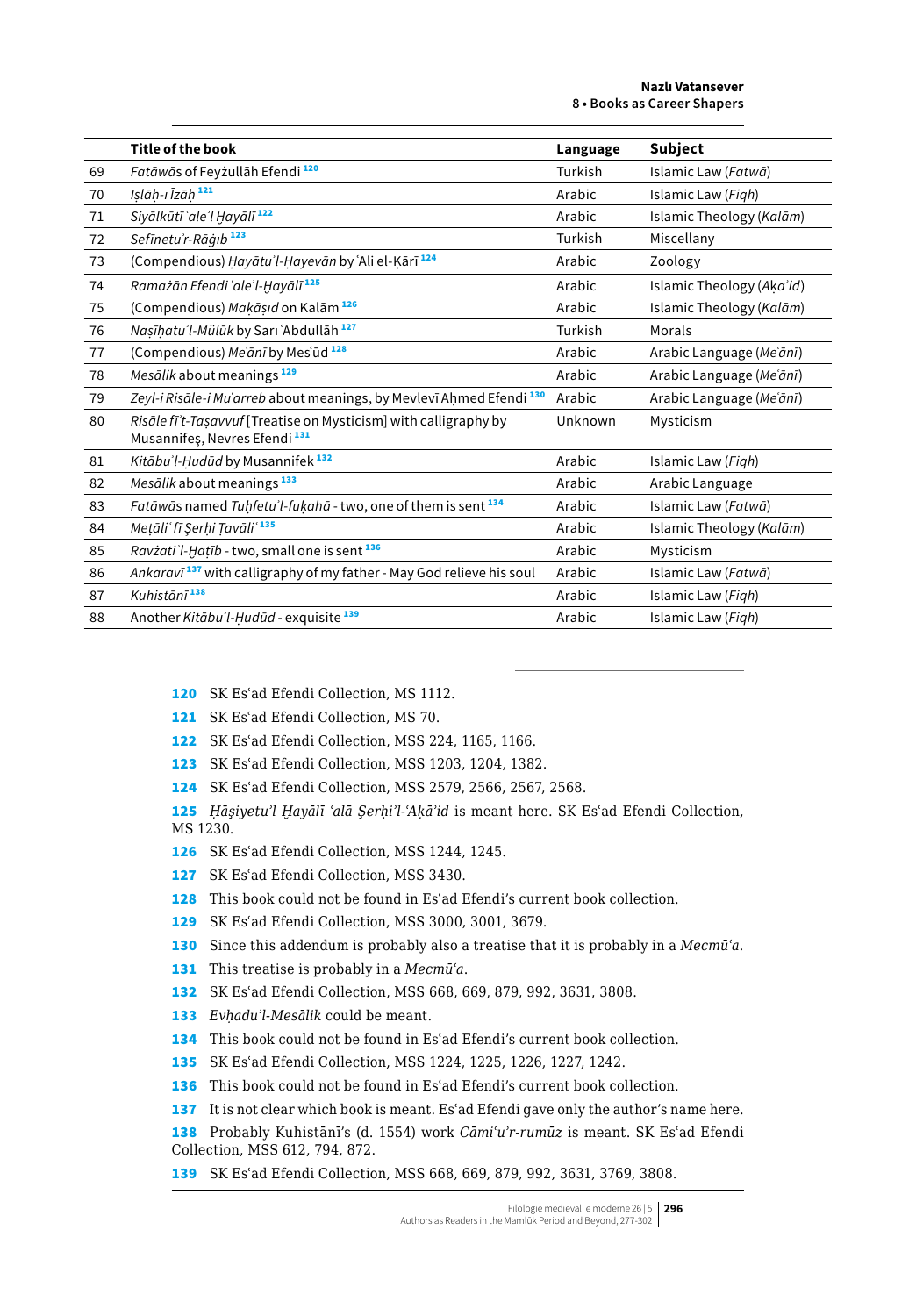|     | <b>Title of the book</b>                                                                               | Language                         | <b>Subject</b>           |
|-----|--------------------------------------------------------------------------------------------------------|----------------------------------|--------------------------|
| 89  | Ādābu'l-Evsiyā <sup>140</sup>                                                                          | Arabic                           | Islamic Law (Figh)       |
| 90  | 'Ale'l-Esbāh by Hamevī <sup>141</sup>                                                                  | Arabic                           | Islamic Law (Figh)       |
| 91  | Risāle-i Surunbulāliyye <sup>142</sup>                                                                 | Arabic                           | Islamic Law (Figh)       |
| 92  | Risāle-i Ibn Nuceym <sup>143</sup>                                                                     | Arabic                           | Islamic Law (Figh)       |
| 93  | Mecmū'a of poems, with calligraphy by Mustakīmzāde<br>Another Mecmū'a with calligraphy by Mustakīmzāde | Unknown<br>(probably<br>Turkish) | Miscellany               |
| 94  | Mecmū'a on figh, with calligraphy by 'Atāyī                                                            | Unknown<br>(probably<br>Arabic)  | Miscellany               |
| 95  | Mecmū'a on figh, with calligraphy by Şeyhu'l-İslām Bostānzāde <sup>144</sup>                           | Unknown<br>(probably<br>Arabic)  | Miscellany               |
| 96  | Şerh-i İzhār by Adalı <sup>145</sup>                                                                   | Arabic                           | Arabic Language (Syntax) |
| 97  | Fatāwā, named with Kırmızı <sup>146</sup>                                                              | Turkish                          | Islamic Law (Fatwā)      |
| 98  | Mustemilu'l-Ahkām <sup>147</sup>                                                                       | Arabic                           | Islamic Law (Figh)       |
| 99  | Şerh-i Ahlāku'l-'Adudiyye by Ahmed Mevlevī, May God bless<br>his secret <sup>148</sup>                 | Turkish                          | Morals                   |
| 100 | Ahlāk-ı Alā'ī <sup>149</sup>                                                                           | Turkish                          | Morals                   |
| 101 | Dekā'iku'l-Hakā'ik by Ibn Kemāl - exquisite <sup>150</sup>                                             | Persian-<br>Turkish              | Dictionary               |
| 102 | Şakāyık-ı Nu'māniyye - exquisite 151                                                                   | Arabic                           | Biography                |
| 103 | Halebī's-Saqīr <sup>152</sup>                                                                          | Arabic                           | Islamic Law (Figh)       |
| 104 | Munse'āt of Celebizāde <sup>153</sup>                                                                  | Turkish                          | Miscellany               |
| 105 | Mecmū'a-i Tevārīh, with calligraphy by 'İsmetī, Hafīd-i Birgivī                                        | Turkish                          | Miscellany               |
| 106 | Mecmū'a of Kadrī Efendi on Figh                                                                        | Arabic                           | Islamic Law (Figh)       |
| 107 | Fighu'l-Luga by Sealibī <sup>154</sup>                                                                 | Arabic                           | Dictionary               |

140 SK Esʿad Efendi Collection, MS 2003.

- 141 SK Es'ad Efendi Collection, MS 667.
- 142 This treatise could be in a *Mecmūʿa* now.
- 143 There are many treatises belonging to Ibn Nuceym in Es'ad Efendi Collection.
- 144 SK Esʿad Efendi Collection, MS 997.
- 145 SK Es'ad Efendi Collection, MSS 3065, 3066.

146 Bursalı Mehmed Tahir, *Osmanlı Müellifleri*, ed. A. Fikri Yavuz and İsmail Özen, vol. 1 (İstanbul: Meral Yayınevi, 1972), 480. This book could not be found in Esʿad Efendi's current book collection.

- 147 SK Es'ad Efendi Collection, MS 977.
- 148 SK Esʿad Efendi Collection, MSS 1231, 1414, 3702.
- 149 SK Esʿad Efendi Collection, MSS 1804, 1805.

150 SK Esʿad Efendi Collection, MSS 2589, 3212.

- 151 SK Es'ad Efendi Collection, MS 2308.
- 152 SK Esʿad Efendi Collection, MSS 629, 630, 631, 632.
- 153 SK Es'ad Efendi Collection, MS 3312.
- 154 SK Esʿad Efendi Collection, MS 3247.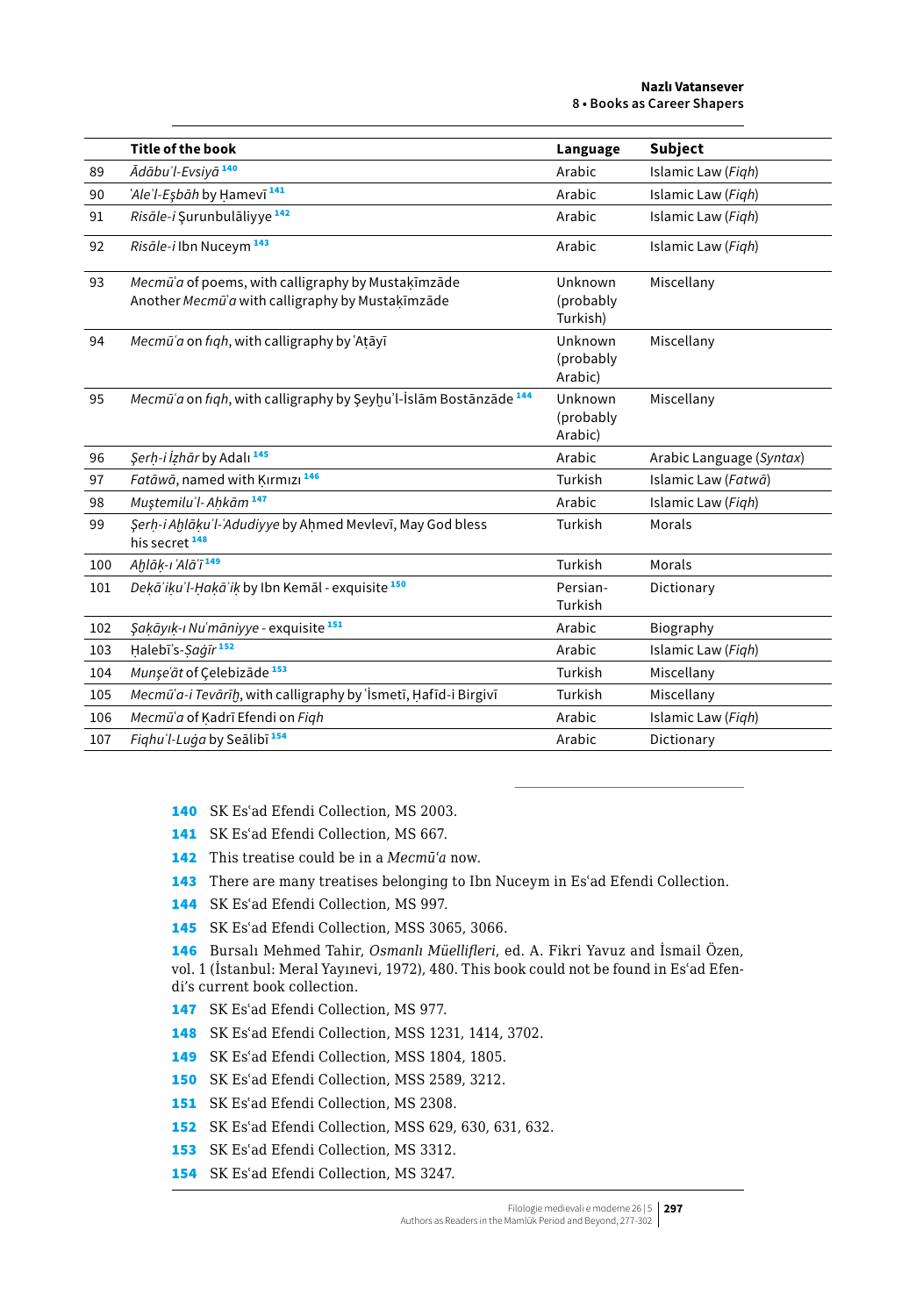|     | <b>Title of the book</b>                                                     | Language | Subject               |
|-----|------------------------------------------------------------------------------|----------|-----------------------|
| 108 | Tilbetu'l-Talebe by Nesefi <sup>155</sup>                                    | Arabic   | Islamic Law (Figh)    |
| 109 | Külliyāt-ı Surūrī, with my own calligraphy <sup>156</sup>                    | Turkish  | Literature            |
| 110 | Dīvān of Sāmī, given to Selīm Beg <sup>157</sup>                             | Turkish  | Literature            |
| 111 | Mecmū'a on Literature                                                        | Unknown  | Miscellany            |
| 112 | Nevābiģu'l-Kelīm <sup>158</sup>                                              | Arabic   | Literature            |
| 113 | Muntehāb-ı Tatarhāniyye by İbrāhīm el-Halebī <sup>159</sup>                  | Arabic   | Islamic Law (Fatwā)   |
| 114 | Kudūrī - [al-Muhtasar] 160                                                   | Arabic   | Islamic Law (Figh)    |
| 115 | Another Fatāwās of 'Alī Efendi, with calligraphy of my father <sup>161</sup> | Arabic   | Islamic Law (Fatwā)   |
| 116 | Fatāwās of Mu'eyyedzāde                                                      | Arabic   | Islamic Law (Fatwā)   |
| 117 | Treatise on calculation with calligraphy of this humble [Es'ad<br>Efendi]    | Unknown  | Calculation           |
| 118 | Cāmi'u'l-Fatāwā <sup>162</sup>                                               | Arabic   | Islamic Law (Fatwā)   |
| 119 | Cevāhiru'l-Figh <sup>163</sup>                                               | Arabic   | Islamic Law (Figh)    |
| 120 | <i>Vakf-ı</i> Hassāf <del>164</del>                                          | Arabic   | Islamic Law (Figh)    |
| 121 | Tārīḥ-i Hezārfen [The Chronicle of Hezārfen] 165                             | Turkish  | History               |
| 122 | Mecmū'a-i Fatāwā in Turkish, bigger one                                      | Turkish  | History               |
| 123 | Fatāwās of Seyyid 'Abdullāh Efendi <sup>166</sup>                            | Turkish  | Islamic Law (Fatwā)   |
| 124 | Muşkilāt-ı Durer <sup>167</sup>                                              | Unknown  | Islamic Law (Figh)    |
| 125 | Hilāfiyāt on Kelām by Mestcizāde <sup>168</sup>                              | Arabic   | Islamic Law (Kalām)   |
| 126 | Treatise on İrāde-i Cuz'iyye by Gümülcinevī <sup>169</sup>                   | Arabic   | Islamic Law (Ferā'iż) |
| 127 | el-Hatar ve'l-İbāhe by Kudūrī <sup>170</sup>                                 | Arabic   | Islamic Law (Figh)    |
| 128 | Muhtārātu'n-Nevāzil <sup>171</sup>                                           | Arabic   | Islamic Law (Figh)    |
| 129 | Damānāt by Fudayl Cemālī <sup>172</sup>                                      | Arabic   | Islamic Law (Figh)    |

- SK Esʿad Efendi Collection, MS 816.
- SK Esʿad Efendi Collection, MS 3849.
- SK Esʿad Efendi Collection, MSS 2643, 2644.
- SK Esʿad Efendi Collection, MSS 3331, 3724, 3766, 3782.
- 159 SK Es'ad Efendi Collection, MS 1008.
- SK Esʿad Efendi Collection, MSS 860, 861, 862, 863.
- SK Esʿad Efendi Collection, MSS 1065, 1067, 1068, 1069, 1070, 1071, 1072, 1081, 1082.
- SK Esʿad Efendi Collection, MS 617.
- SK Esʿad Efendi Collection, MSS 873, 874, 875, 876, 877.
- SK Esʿad Efendi Collection, MSS 1043, 1044.
- SK Esʿad Efendi Collection, MS 2239.
- SK Esʿad Efendi Collection, MSS 558, 559.
- It is not clear which book is meant.
- 168 SK Es'ad Efendi Collection, MSS 1175, 1192.
- SK Esʿad Efendi Collection, MS 3570.
- 170 This book could not be found in Es'ad Efendi's current book collection.
- 171 SK Es'ad Efendi Collection, MS 3570.
- 172 SK Es'ad Efendi Collection, MS 812.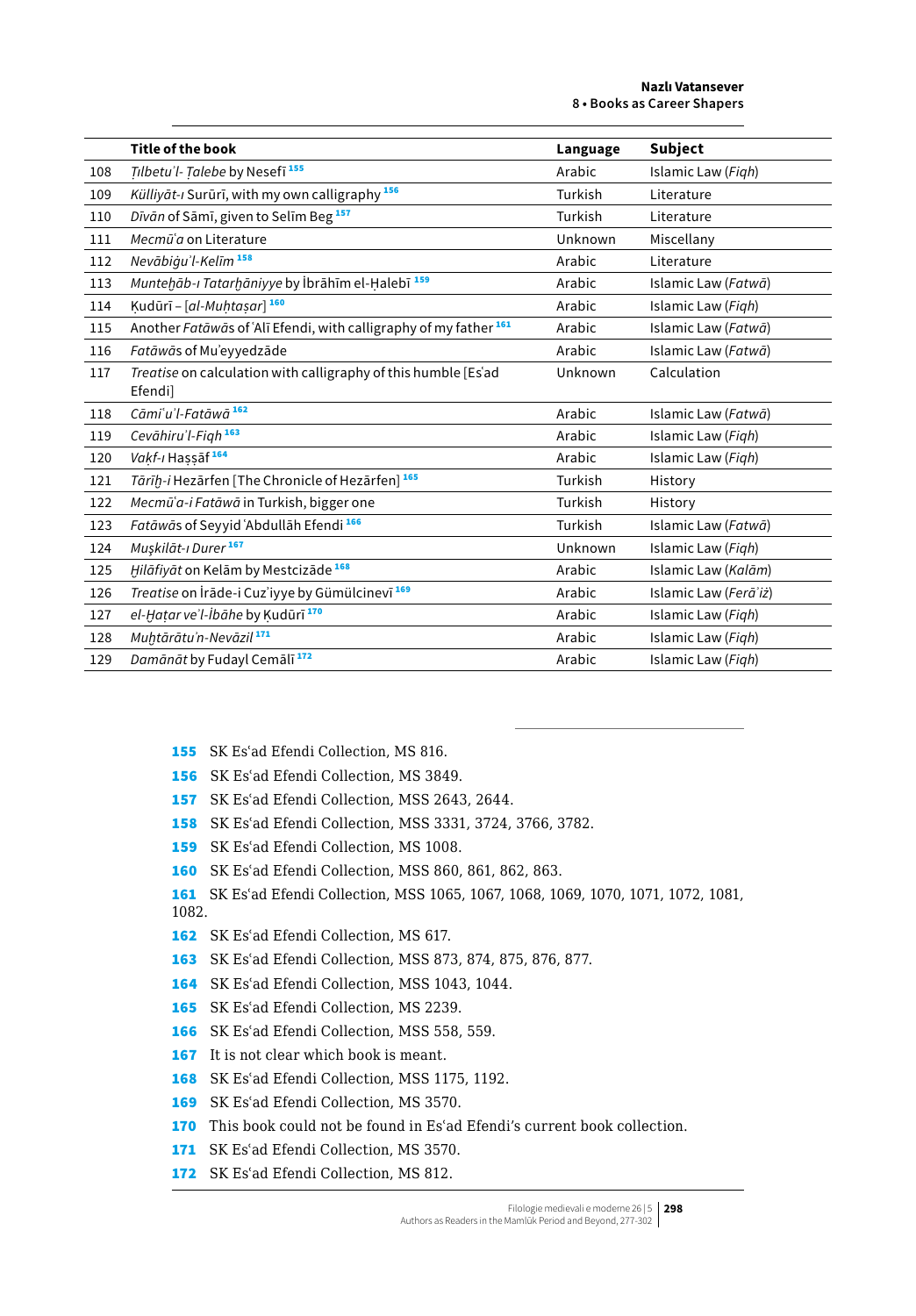|     | <b>Title of the book</b>                                                                                     | Language                         | <b>Subject</b>           |
|-----|--------------------------------------------------------------------------------------------------------------|----------------------------------|--------------------------|
| 130 | Şerh-i Sirāciyye by Ibn Kemāl 173                                                                            | Arabic                           | Islamic Law (Ferā'iż)    |
| 131 | Şerh-i Sirāciyye by Seyyid 174                                                                               | Arabic                           | Islamic Law (Ferā'iż)    |
| 132 | Elgāz-ı Figh, Ibnu'ş-Şıhne <sup>175</sup>                                                                    | Arabic                           | Islamic Law (Figh)       |
| 133 | Mecmū'a with calligraphy by Sarāçzāde Hasan Hātifī el-Bursevī                                                | Unknown                          | Miscellany               |
| 134 | al-Muntehāb on grammar <sup>176</sup>                                                                        | Arabic                           | Lexicography             |
| 135 | Sakk-ı Receb Efendi [Miscellany on Islamic law]                                                              | Unknown<br>(probably<br>Turkish) | Islamic Law (Figh)       |
| 136 | et-Tehzīb fi Elgāzi'l-Fighiyye <sup>177</sup>                                                                | Arabic                           | Islamic Law (Figh)       |
| 137 | Le'ālī <sup>178</sup>                                                                                        | Arabic                           | Islamic Theology (Ahlāk) |
| 138 | Tuhfe-i Vehbī <sup>179</sup>                                                                                 | Turkish                          | Dictionary               |
| 139 | Resā'il-i Figh by Çivizāde <sup>180</sup>                                                                    | Arabic                           | <b>Islamic Law</b>       |
| 140 | Risāletu't-Tenzīhāt by Saçaklızāde <sup>181</sup>                                                            | Turkish                          | History                  |
| 141 | Kānūnnāme, two volumes <sup>182</sup>                                                                        | Turkish                          | Islamic Law              |
| 142 | Gazavāt-ı Mesleme by Nergisīzāde <sup>183</sup>                                                              | Turkish                          | History                  |
| 143 | Hāşiyye-i Mukaddemāti'l Erba'a by Siyālkūtī with calligraphy of this<br>humble [Es'ad Efendi] <sup>184</sup> | Arabic                           | Islamic Law (Figh)       |
| 144 | Mecmū'atu Mudevvene on Figh <sup>185</sup>                                                                   | Unknown                          | Islamic Law (Figh)       |
| 145 | Mecmū'a-i Mahlūta                                                                                            | Unknown                          | Miscellany               |
| 146 | al-Kavl [translated] by `Atayī <sup>186</sup>                                                                | Arabic                           | Islamic Law (Figh)       |
| 147 | Risāle-i Şeyh Beşīr about devrān 187                                                                         | Turkish                          | Misticism                |
| 148 | Vesiletu'l-'Uzmā [translated] by my Father - God rest him 188                                                | Turkish                          | Islamic Theology (Kalām) |
| 149 | Cāmi'u'l-Icāreteyn <sup>189</sup>                                                                            | Turkish                          | Islamic Law (Fatwā)      |

- 173 SK Esʿad Efendi Collection, MSS 1123, 1125.
- 174 SK Es'ad Efendi Collection, MS 1129.
- 175 SK Es'ad Efendi Collection, MSS 529, 711, 712.
- 176 This book could not be found in Es'ad Efendi's current book collection.
- 177 SK Es'ad Efendi Collection, MS 929.
- 178 SK Es'ad Efendi Collection, MS 3782.
- 179 SK Es'ad Efendi Collection, MS 3695.
- 180 SK Esʿad Efendi Collection, MSS 697, 924, 695, 3754.
- 181 SK Es'ad Efendi Collection, MS 1184.

182 It is not clear which *Kānūnnāme* is meant. Esʿad Efendi gave only the author's name here.

- 183 SK Es'ad Efendi Collection, MS 2412.
- 184 SK Es'ad Efendi Collection, MSS 1164, 1457.

185 It should be a *Mecmū'a* which contains texts from Sahnun's (d. 854) work, al-*Mudevvetuʾl Kubrā*.

- 186 SK Esʿad Efendi Collection, MS 547.
- 187 *Devrān* is a mystic ritual among *ṣūfi*s. SK Esʿad Efendi Collection, MS 1352.
- 188 SK Es'ad Efendi Collection, MS 3624.
- 189 SK Es'ad Efendi Collection, MS 614.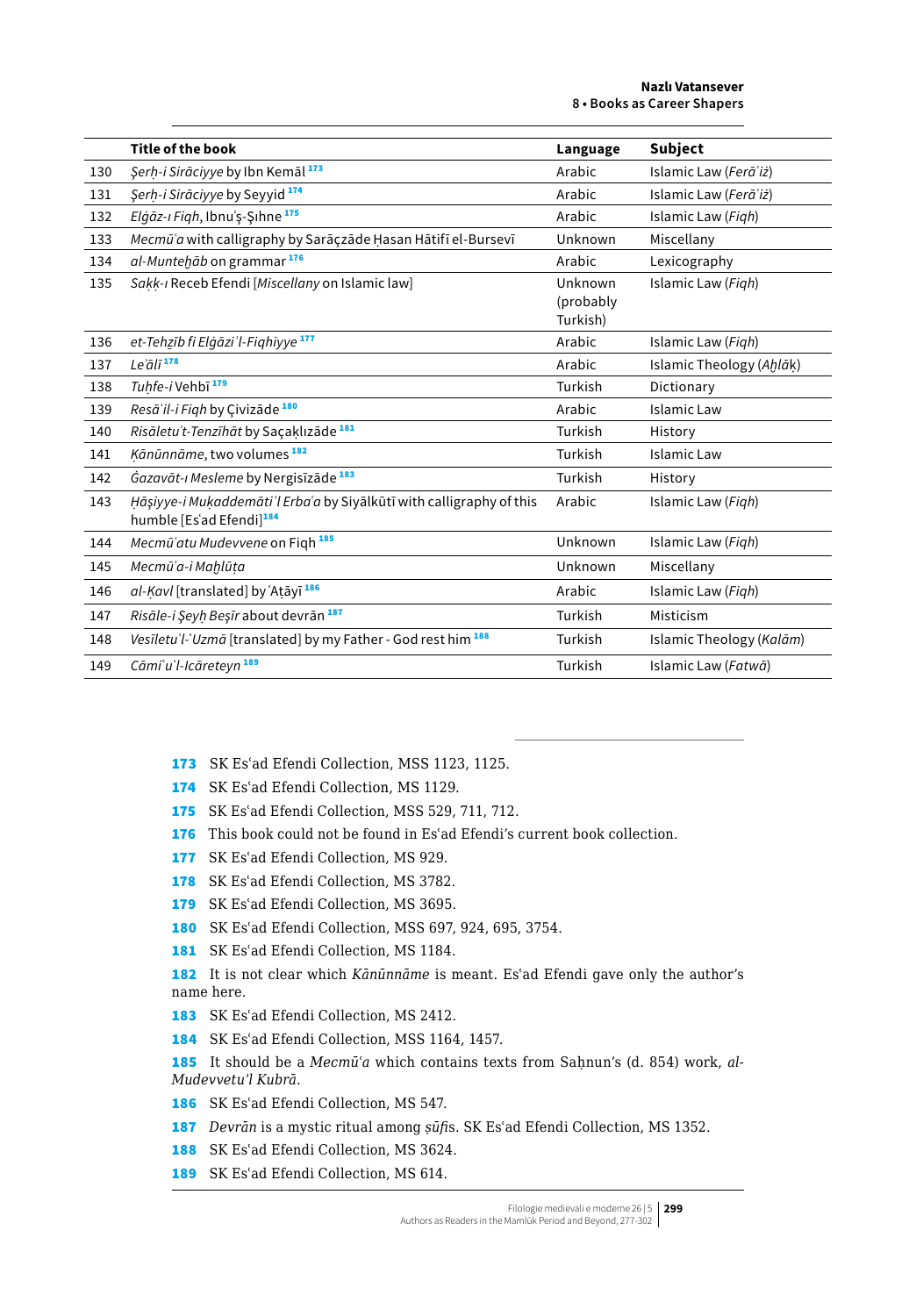|     | Title of the book                                    | Language           | <b>Subject</b>            |
|-----|------------------------------------------------------|--------------------|---------------------------|
| 150 | Fatāwā-yi Uskübī <sup>190</sup>                      | Arabic-<br>Turkish | Islamic Law (Fatwā)       |
| 151 | <i>Mir'ātu'l-Usūl</i> by Mollā Husrev <sup>191</sup> | Arabic             | Islamic Law (Figh)        |
| 152 | Resā'il-i Mesā'il by Muftī - bigger one 192          | Arabic             | Islamic Law (Figh)        |
| 153 | Serh-i Nuhbe by Munāvī <sup>193</sup>                | Arabic             | Islamic Theology (Hadīt)  |
| 154 | Serh-i ʿAkāʾid <sup>194</sup>                        | Arabic             | Islamic Theology (Kalām)  |
| 155 | Bahāiyye fi'l-Hesāb <sup>195</sup>                   | Arabic             | Calculation               |
| 156 | Dīvān of ʿĀsım - borrowed <sup>196</sup>             | Turkish            | Literatur                 |
| 157 | <i>İtkān</i> by Suyūtī <sup>197</sup> - exquisite    | Arabic             | Islamic Theology (Tafsīr) |
| 158 | Mecmū'a [in Jong form] on Figh                       | Unknown            | Islamic Law (Figh)        |
| 159 | Serh-i Lāmiyye by Safedī <sup>198</sup>              | Arabic             | Literatur                 |
| 160 | Metn-i Miftāh <sup>199</sup>                         | Arabic             | Arabic Language (Syntax)  |
| 161 | Saġīr by Munāvī 200 - two volumes, sold to Mollā     | Arabic             | Islamic Theology (Hadīt)  |
| 162 | Netāyicu'l-Funūn <sup>201</sup>                      | Turkish            | Encyclopaedia             |

## List 2 Books Acquired in Kütahya

|   | Title of the book                                           | Language | Subject             |
|---|-------------------------------------------------------------|----------|---------------------|
|   | Kulliyāt-ı Nābī [The Complete Works of Nābī] <sup>202</sup> | Turkish  | Literature          |
|   | 'Alī Efendi - given to Mollā <sup>203</sup>                 | Arabic   | Islamic Law (Fatwā) |
|   | Tārīh-i Celebizāde ʿĀsım Efendi [ʿĀsım Efendi] 204          | Turkish  | History             |
| 4 | Tārīḥ-i Peçevī [The Chronicle of Pecevī] <sup>205</sup>     | Turkish  | History             |
|   | Serh-i Taʻlīm-i 'Asker-i Cedīd <sup>206</sup>               | Turkish  | History             |

SK Esʿad Efendi Collection, MSS 1094, 1117.

- 191 SK Es'ad Efendi Collection, MSS 480, 500.
- 192 SK Es'ad Efendi Collection, MS 1186.
- 193 SK Es'ad Efendi Collection, MS 258.
- It is not clear which *Şerḥ-i 'Aḳāʾid* is meant.
- SK Esʿad Efendi Collection, MSS 3164, 3165.
- SK Esʿad Efendi Collection, MS 2661.
- SK Esʿad Efendi Collection, MS 31.
- This book could not be found in Esʿad Efendi's current book collection.
- SK Esʿad Efendi Collection, MSS 2999, 2999.
- There are still *Şerḥ-i Cāmiʿuʾs-ṣaġīr* by Munāvī in Esʿad Efendi Collection, today.
- 201 SK Es'ad Efendi Collection, MS 3612.
- 202 SK Es'ad Efendi Collection, MS 3324.

 *Fatāwā*s of ʿAlī Efendi is meant. SK Esʿad Efendi Collection, MSS 1065, 1067, 1068,1069, 1070, 1071, 1072, 1081, 1082.

SK Esʿad Efendi Collection, MSS 2105, 2135.

SK Esʿad Efendi Collection, MS 2094.

 It may be meant to refer to the *ʿAsker-i Cedīd* of Vaḳʿa-nuvīs Aḥmed Vāṣif. This book could not be found in Esʿad Efendi's current book collection.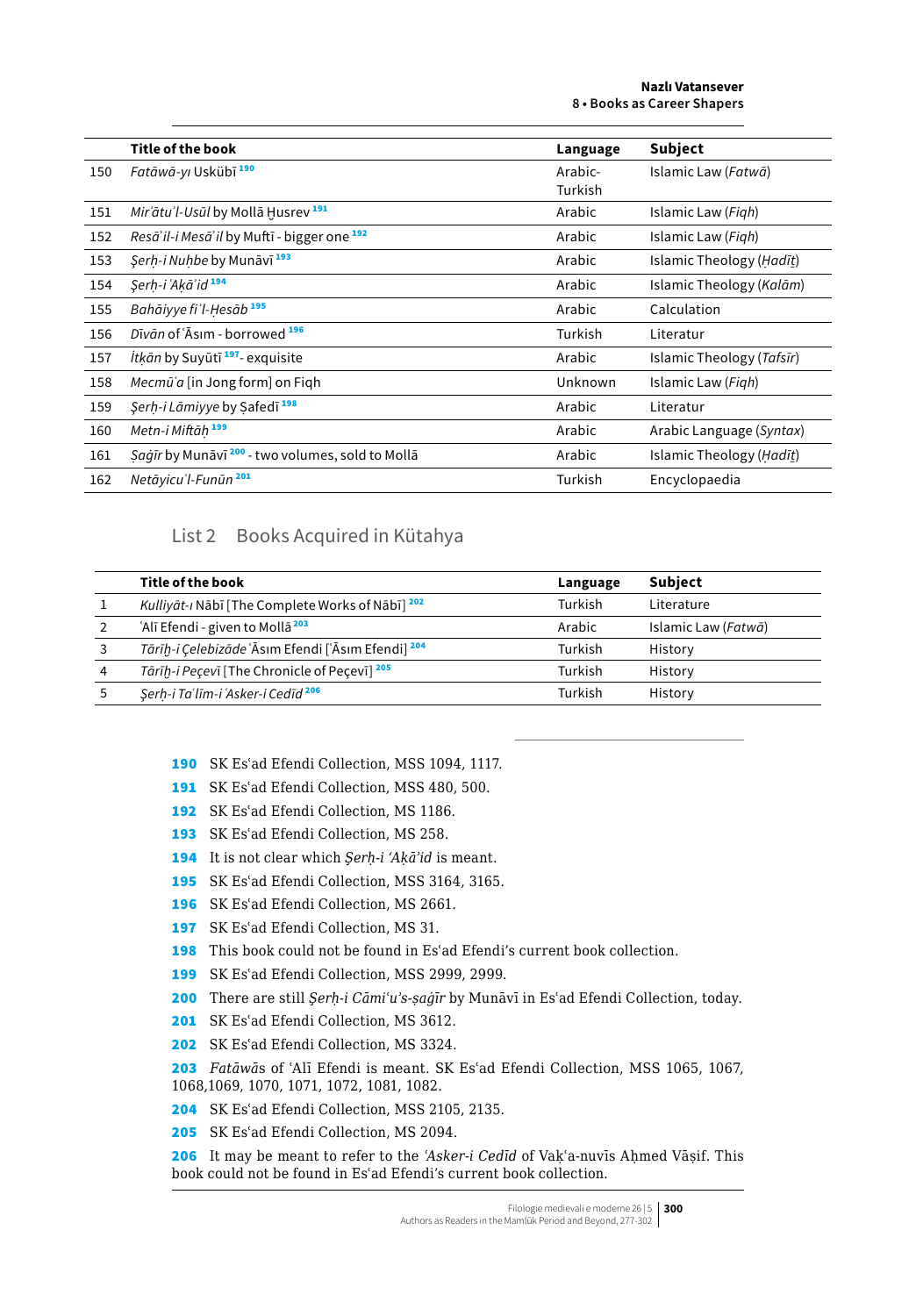|                | <b>Title of the book</b>                                                                              | Language            | Subject                     |
|----------------|-------------------------------------------------------------------------------------------------------|---------------------|-----------------------------|
| 6              | <i>Hōca Tārīḫi</i> [The Chronicle of Hōca] - two volumes 207                                          | Turkish             | History                     |
| $\overline{7}$ | Behcetu'l-Fatāwā <sup>208</sup> - 80 <sup>209</sup>                                                   | History             | Islamic Law (Fatwā)         |
| 8              | Delā'ilu'l-Ḥayrāt <sup>210</sup> -50                                                                  | Arabic              | Prayer Book                 |
| 9              | Mushaf-ı Şerīf, printed                                                                               | Arabic              | Coran                       |
| 10             | Şerh-i Munāvī <sup>211</sup> two volumes - 200                                                        | Arabic              | Islamic Theology (Hadīt)    |
| 11             | Hidāye <sup>212</sup> - 50                                                                            | Arabic              | Islamic Law (Figh)          |
| 12             | Tebyīnu'l-Mehārim <sup>213</sup> - 50                                                                 | Arabic              | Islamic Law (Figh)          |
| 13             | (Compendious) Tezkire-i Kurtubī <sup>214</sup> -40                                                    | Arabic              | Islamic Theology (Hadīt)    |
| 14             | Resāʾil-i Kazvīnī <sup>215</sup>                                                                      | Arabic              | Logic                       |
| 15             | Şerh-i Meşārık <sup>216</sup> - 50                                                                    | Arabic              | Islamic Law (Figh)          |
| 16             | Muzīlu'l-Hafā <sup>217</sup> - 6                                                                      | Arabic              | Prophetic Biography (Siyer) |
| 17             | Şerh-i Şifā by Hanīf Efendi <sup>218</sup> first classification - 50                                  | Turkish             | Prophetic Biography (Siyer) |
| 18             | Fatāwā-yi ʿAbdurrahīm. <sup>219</sup> The book was copied                                             | Turkish -<br>Arabic | Islamic Law (Fatwā)         |
| 19             | Another Abdurrahim, with translations - did not arrive yet                                            | Turkish -<br>Arabic | Islamic Law (Fatwā)         |
| 20             | Şerh-i Vikāye <sup>220</sup> - 30                                                                     | Arabic              | Islamic Law (Figh)          |
| 21             | Altıparmak - exquisite <sup>221</sup>                                                                 | Turkish             | Prophetic biography (Siyer) |
| 22             | Evrād-ı Şeyh Muhyiddīnu'l-ʿArabī 222 May God bless his secret - 15                                    | Arabic              | Prayer Book                 |
| 23             | Hisn-ı Hasīn 223 - 3                                                                                  | Arabic              | Unknown                     |
| 24             | Risāle-i Muceddidīn by Minkārīzāde <sup>224</sup> - 5                                                 | Turkish             | Unknown                     |
| 25             | Mecmū'a-i Seyh Hakkı <sup>225</sup><br>It was bought from Bursa, after that the book was found, weird | Turkish             | Miscellany                  |

207 SK Es'ad Efendi Collection, MS 2149.

208 SK Es'ad Efendi Collection, MSS 558, 559.

209 In this second and shorter list, Es'ad Efendi also recorded the prices of some books.

- 210 SK Esʿad Efendi Collection, MSS 19, 21, 25.
- 211 It may be meant to refer to the *Şerḥ-i Cāmiʿuʾs-ṣaġīr* by Munāvī.
- 212 SK Esʿad Efendi Collection, MSS 1050, 1051, 1052, 1053, 1054, 1055, 1056, 1057.
- 213 SK Es'ad Efendi Collection, MS 3589.
- 214 SK Es'ad Efendi Collection, MS 284.
- 215 SK Es'ad Efendi Collection, MS 3144.
- 216 SK Es'ad Efendi Collection, MSS 379, 1240.
- 217 SK Es'ad Efendi Collection, MSS 429, 430.
- 218 SK Es'ad Efendi Collection, MS 356.
- 219 This book could not be found in Es'ad Efendi's current book collection.
- 220 SK Es'ad Efendi Collection, MSS 738, 799.
- 221 It is not clear which book is meant. Es'ad Efendi gave only the author's name here.
- 222 SK Es'ad Efendi Collection, MS 1442.
- 223 It is not clear which book is meant. There are several books which have the title: *Ḥiṣn-ı Ḥaṣīn*.
- 224 This book could not be found in Es'ad Efendi's current book collection.
- 225 SK Es'ad Efendi Collection. MS 3572.